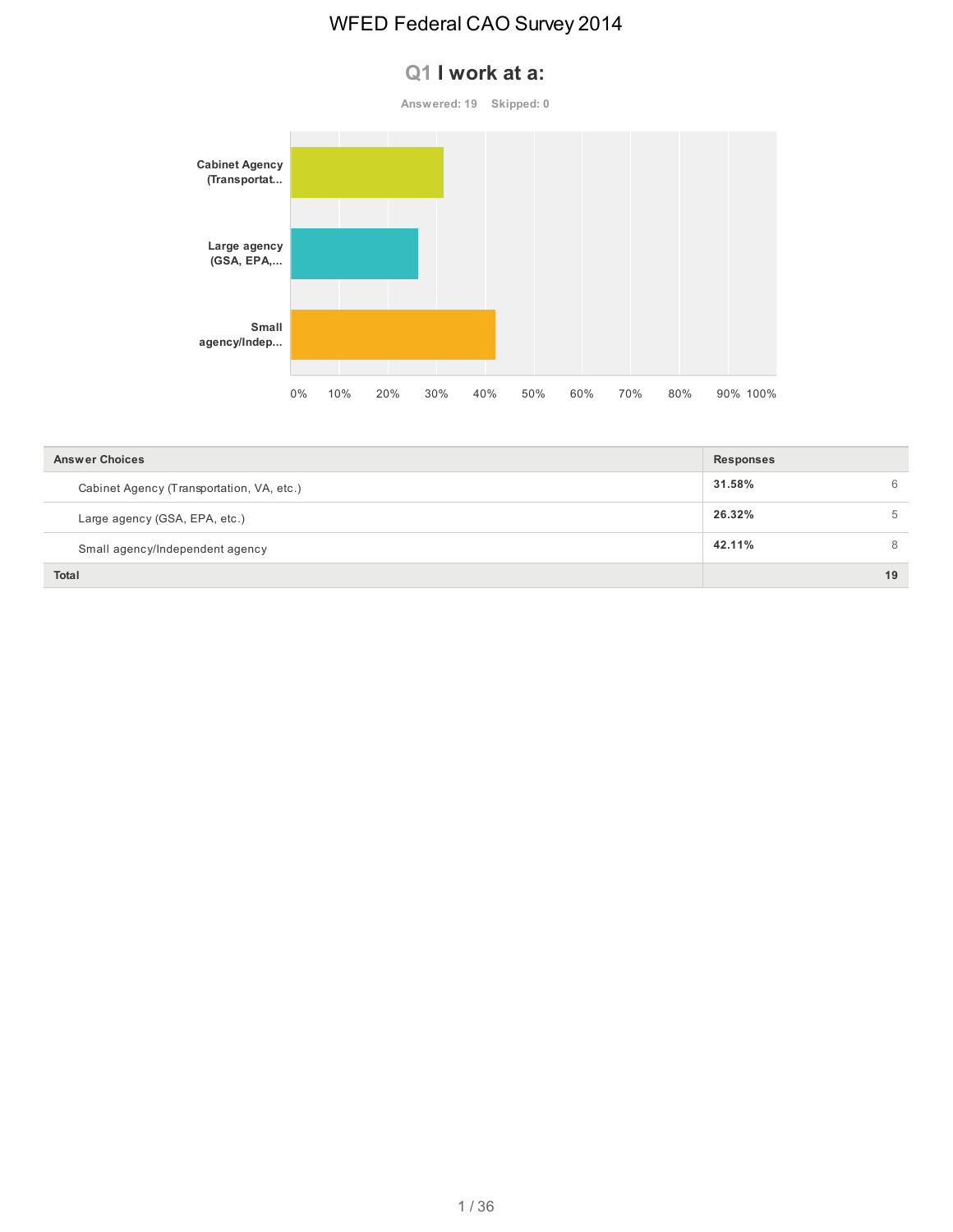#### **Q2 I am a:**

**Answered: 18 Skipped: 1**



| <b>Answer Choices</b> | <b>Responses</b> |
|-----------------------|------------------|
| Career employee       | 94.44%<br>$-1$   |
| Political appointee   | 5.56%            |
| <b>Total</b>          | 18               |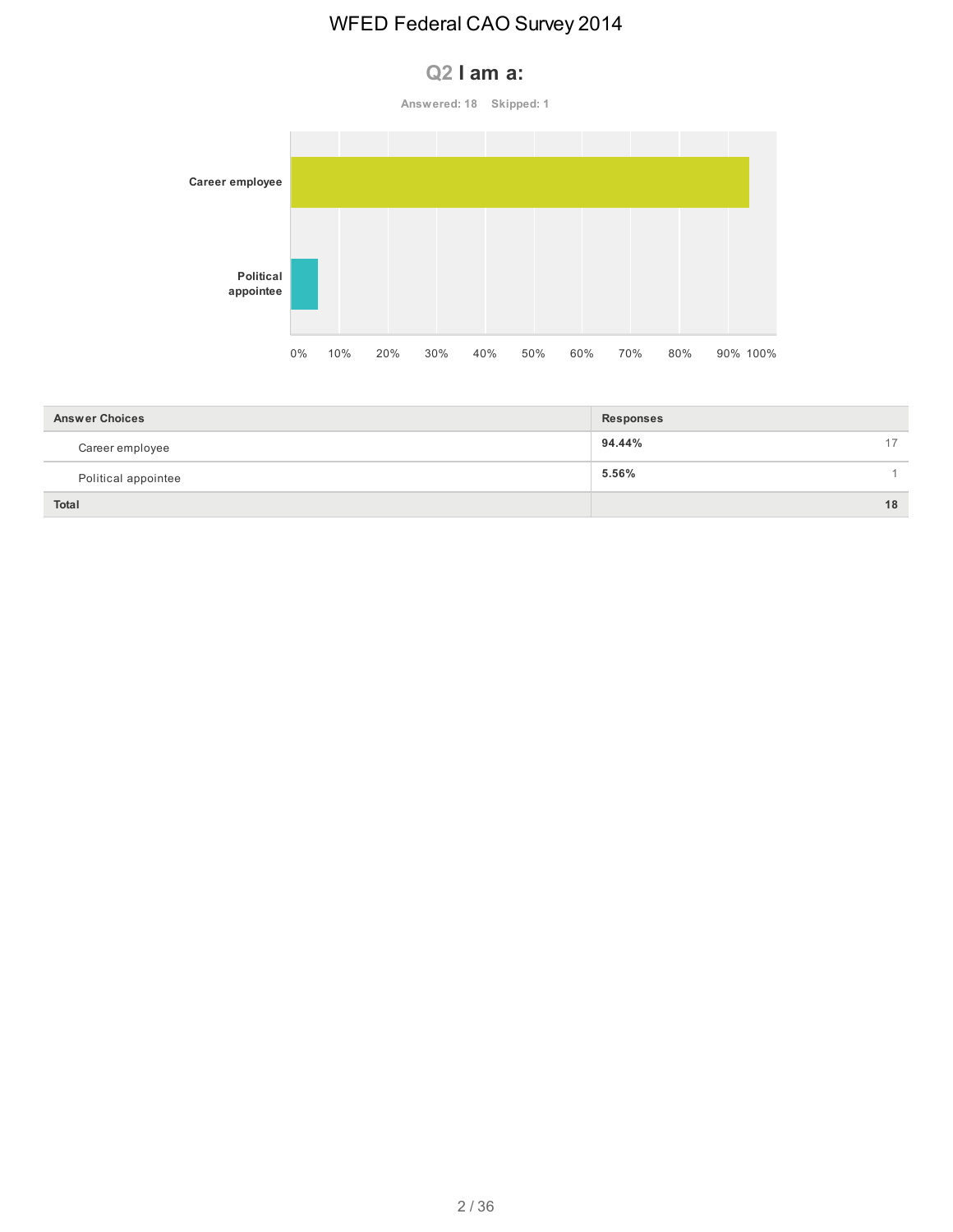#### **Q3 I am a:**

**Answered: 18 Skipped: 1**



| <b>Answer Choices</b>                  | <b>Responses</b> |    |  |  |
|----------------------------------------|------------------|----|--|--|
| CAO                                    | 27.78%           | 5  |  |  |
| Deputy CAO                             | 16.67%           | 3  |  |  |
| Other senior level acquisition manager | 55.56%           | 10 |  |  |
| <b>Total</b>                           |                  | 18 |  |  |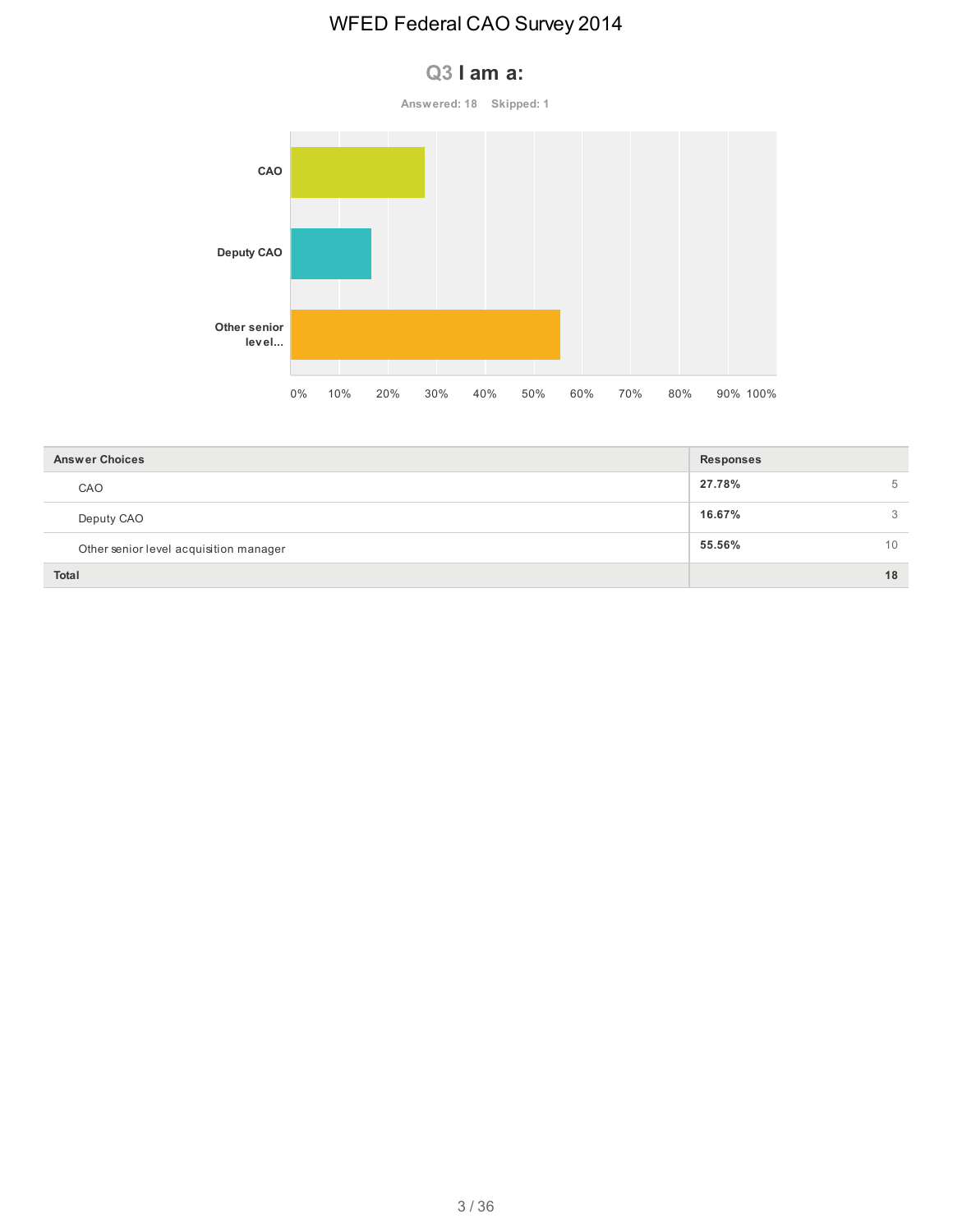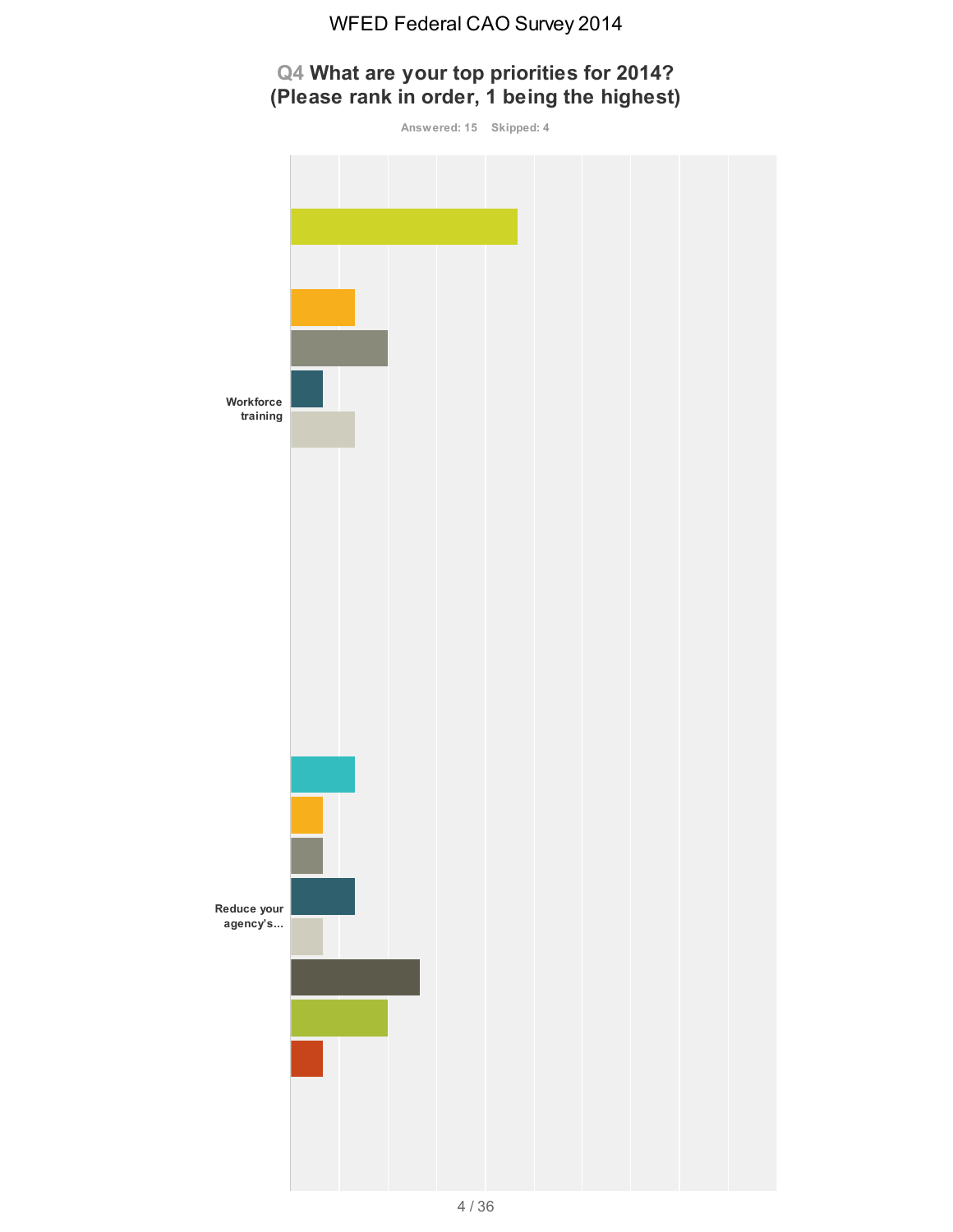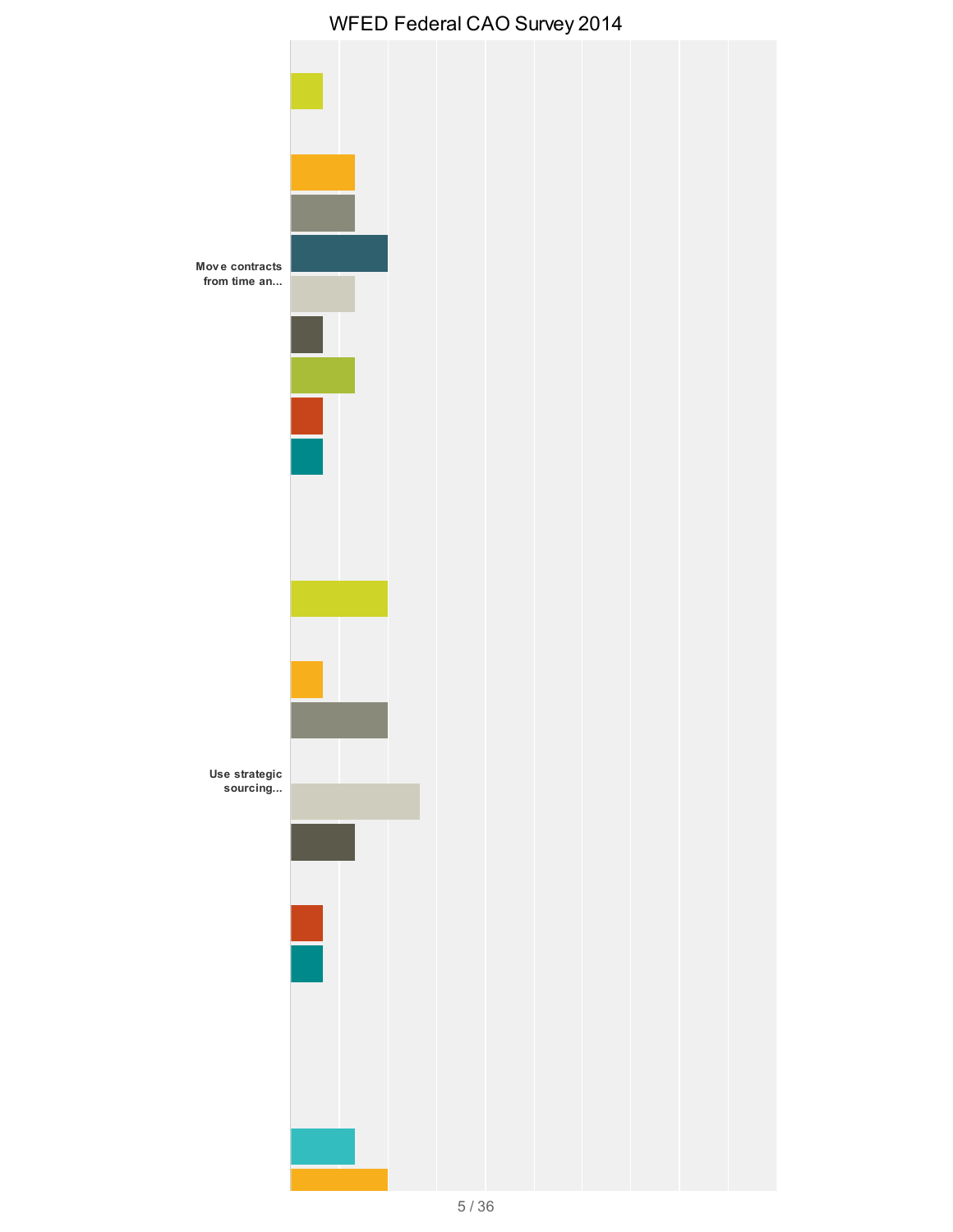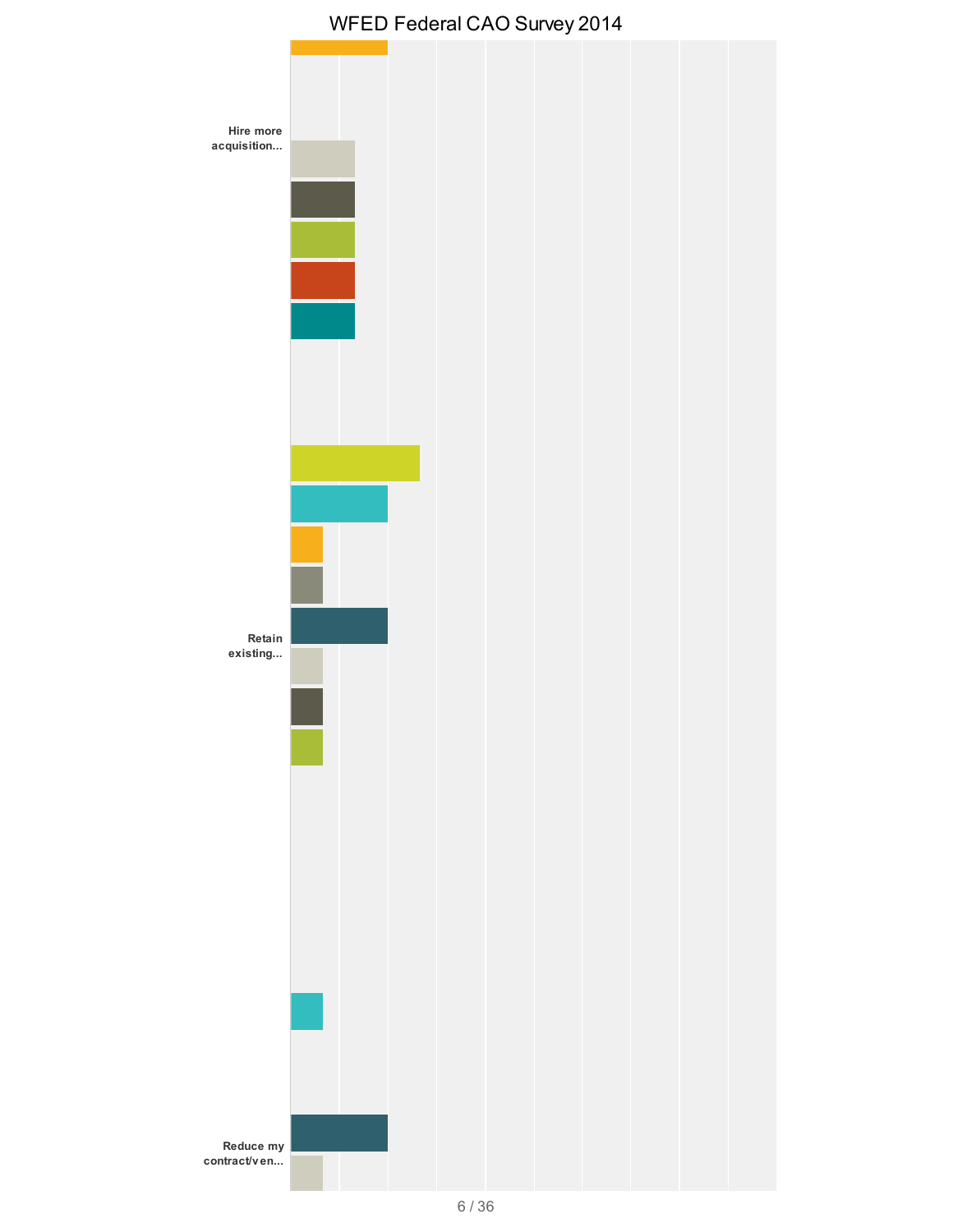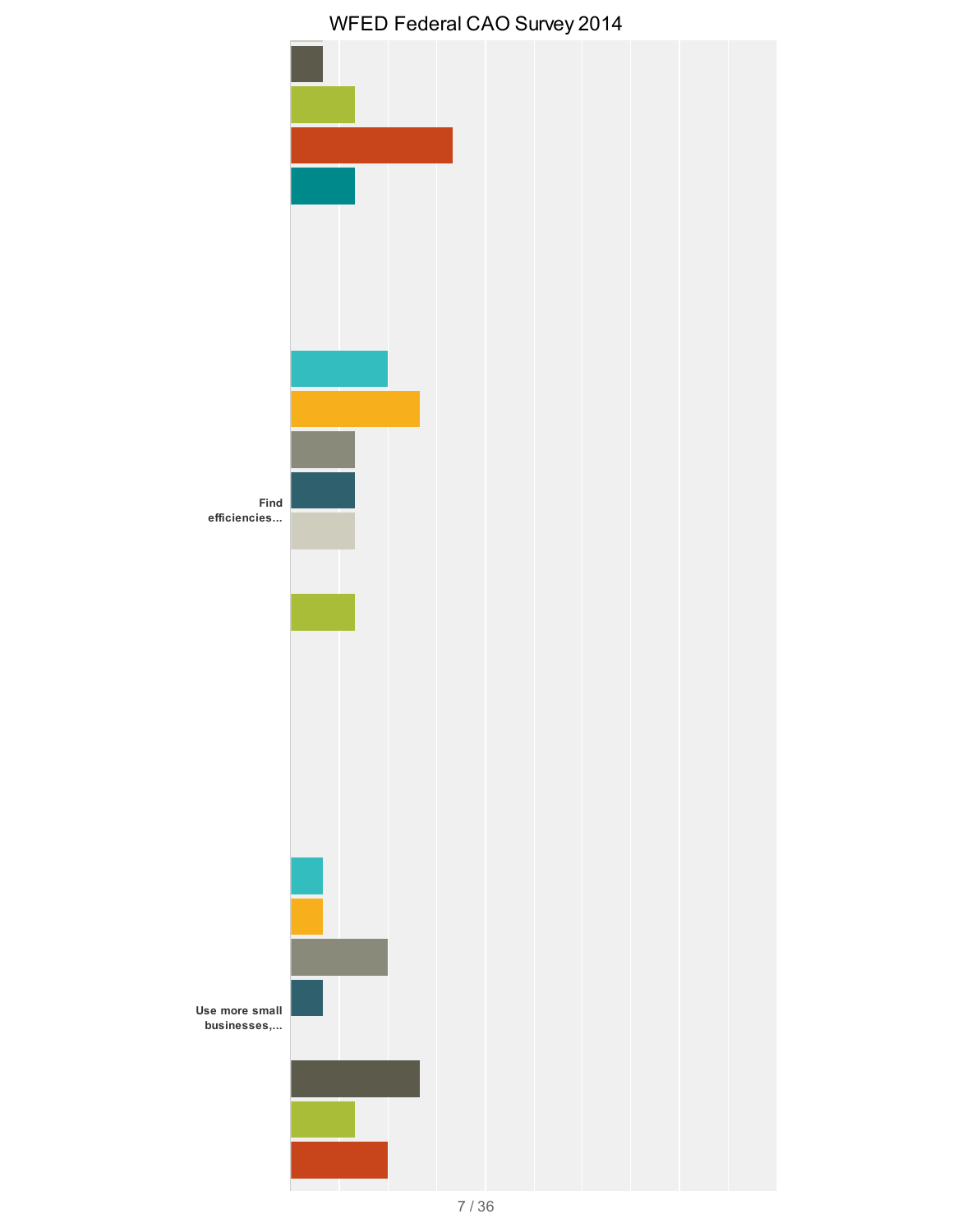

#### 1 **2 3 4 5 6 7 8 9** 10

|                                                                                    | $\mathbf{1}$             | $\overline{2}$           | 3                        | $\overline{4}$           | 5                        | 6                        | $\overline{7}$           | 8                        | 9                        | 10                       | Total | Av erage<br>Ranking |
|------------------------------------------------------------------------------------|--------------------------|--------------------------|--------------------------|--------------------------|--------------------------|--------------------------|--------------------------|--------------------------|--------------------------|--------------------------|-------|---------------------|
| Workforce<br>training                                                              | 46.67%<br>$\overline{7}$ | 0.00%<br>$\Omega$        | 13.33%<br>$\overline{2}$ | 20.00%<br>3              | 6.67%                    | 13.33%<br>$\overline{2}$ | 0.00%<br>$\Omega$        | $0.00\%$<br>$\Omega$     | $0.00\%$<br>$\mathbf{0}$ | 0.00%<br>$\Omega$        | 15    | 8.20                |
| Reduce your<br>agency's<br>overall contract<br>spending                            | 0.00%<br>$\Omega$        | 13.33%<br>$\overline{2}$ | 6.67%<br>1               | 6.67%                    | 13.33%<br>$\overline{2}$ | 6.67%<br>1               | 26.67%<br>4              | 20.00%<br>3              | 6.67%<br>1               | $0.00\%$<br>$\Omega$     | 15    | 5.13                |
| Move contracts<br>from time and<br>materials/labor<br>hours to firm<br>fixed price | 6.67%<br>1               | 0.00%<br>$\Omega$        | 13.33%<br>$\overline{2}$ | 13.33%<br>$\overline{2}$ | 20.00%<br>3              | 13.33%<br>$\overline{2}$ | 6.67%<br>1               | 13.33%<br>$\overline{2}$ | 6.67%<br>1               | 6.67%                    | 15    | 5.40                |
| Use strategic<br>sourcing<br>contracts more<br>often                               | 20.00%<br>3              | $0.00\%$<br>$\Omega$     | 6.67%<br>1               | 20.00%<br>3              | $0.00\%$<br>$\Omega$     | 26.67%<br>4              | 13.33%<br>$\overline{2}$ | $0.00\%$<br>$\Omega$     | 6.67%<br>1               | 6.67%                    | 15    | 6.00                |
| Hire more<br>acquisition staff                                                     | 0.00%<br>$\Omega$        | 13.33%<br>$\overline{2}$ | 20.00%<br>3              | 0.00%<br>$\Omega$        | 0.00%<br>$\Omega$        | 13.33%<br>$\overline{2}$ | 13.33%<br>$\overline{2}$ | 13.33%<br>2              | 13.33%<br>2              | 13.33%<br>$\overline{2}$ | 15    | 4.80                |
| Retain existing<br>acquisition staff                                               | 26.67%<br>4              | 20.00%<br>3              | 6.67%<br>1               | 6.67%<br>$\overline{1}$  | 20.00%<br>3              | 6.67%<br>1               | 6.67%<br>1               | 6.67%                    | 0.00%<br>$\mathbf{0}$    | 0.00%<br>$\Omega$        | 15    | 7.47                |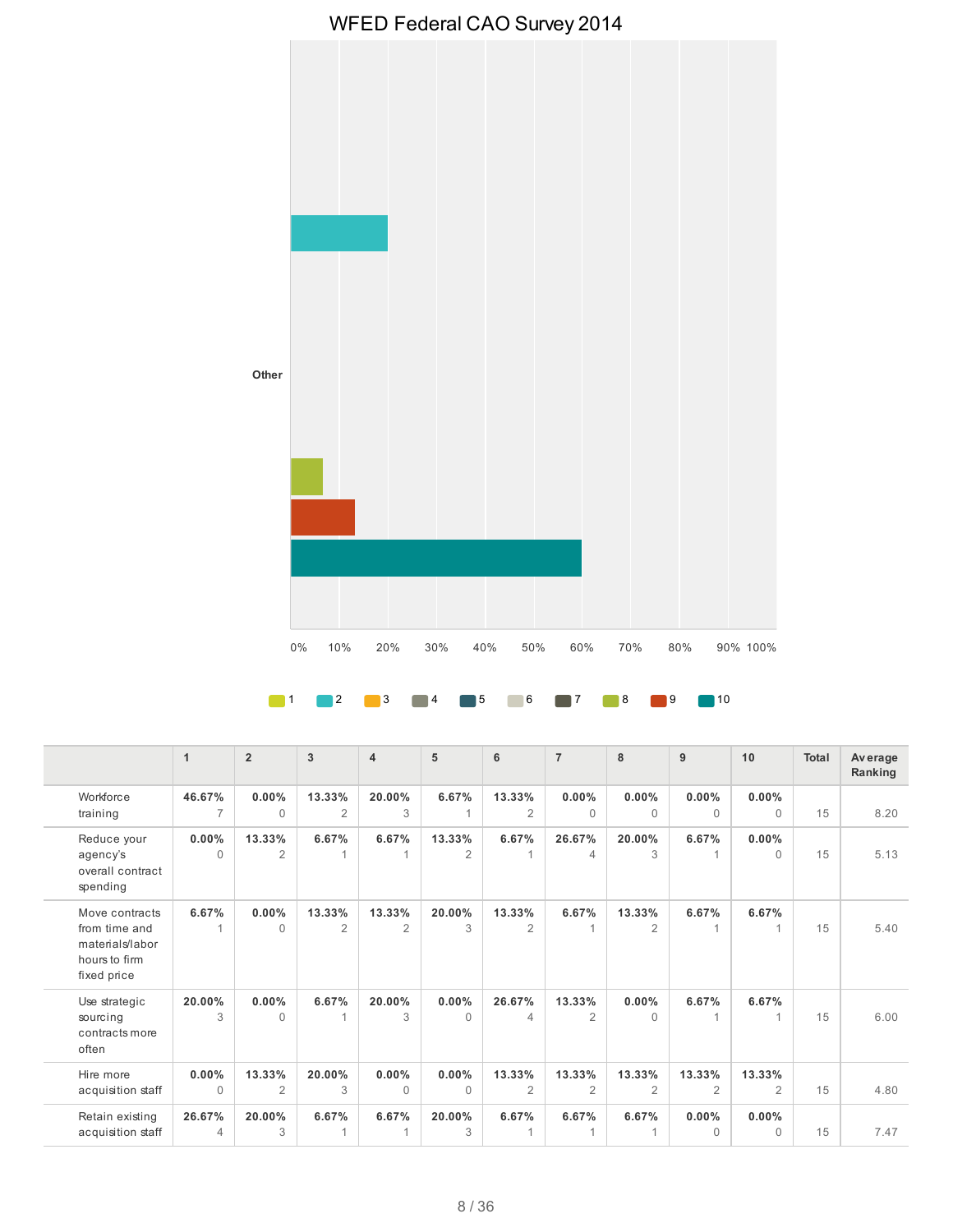| Reduce my<br>contract/vendor<br>workforce                                                                           | $0.00\%$<br>$\Omega$ | 6.67%       | $0.00\%$<br>$\Omega$     | 0.00%<br>$\Omega$        | 20.00%<br>3              | 6.67%                    | 6.67%                    | 13.33%<br>2              | 33.33%<br>5              | 13.33%<br>2          | 15 | 3.60 |
|---------------------------------------------------------------------------------------------------------------------|----------------------|-------------|--------------------------|--------------------------|--------------------------|--------------------------|--------------------------|--------------------------|--------------------------|----------------------|----|------|
| Find<br>efficiencies in<br>the acquisition<br>process to help<br>my agency<br>deal with<br>potential<br>budget cuts | $0.00\%$<br>$\Omega$ | 20.00%<br>3 | 26.67%<br>$\overline{4}$ | 13.33%<br>$\overline{2}$ | 13.33%<br>$\overline{2}$ | 13.33%<br>$\overline{2}$ | 0.00%<br>$\Omega$        | 13.33%<br>$\overline{2}$ | $0.00\%$<br>$\mathbf{0}$ | $0.00\%$<br>$\Omega$ | 15 | 6.73 |
| Use more small<br>businesses,<br>including 8(a),<br>SDB, women-<br>owned,<br>HUBZone and<br>Veteran-owned<br>firms  | $0.00\%$<br>$\Omega$ | 6.67%       | 6.67%                    | 20.00%<br>3              | 6.67%                    | $0.00\%$<br>$\Omega$     | 26.67%<br>$\overline{4}$ | 13.33%<br>2              | 20.00%<br>3              | $0.00\%$<br>$\Omega$ | 15 | 4.80 |
| Other                                                                                                               | $0.00\%$             | 20.00%      | $0.00\%$                 | 0.00%                    | $0.00\%$                 | $0.00\%$                 | 0.00%                    | 6.67%                    | 13.33%                   | 60.00%               |    |      |
|                                                                                                                     | $\Omega$             | 3           | $\Omega$                 | $\Omega$                 | $\Omega$                 | $\mathbf{0}$             | $\Omega$                 |                          | 2                        | 9                    | 15 | 2.87 |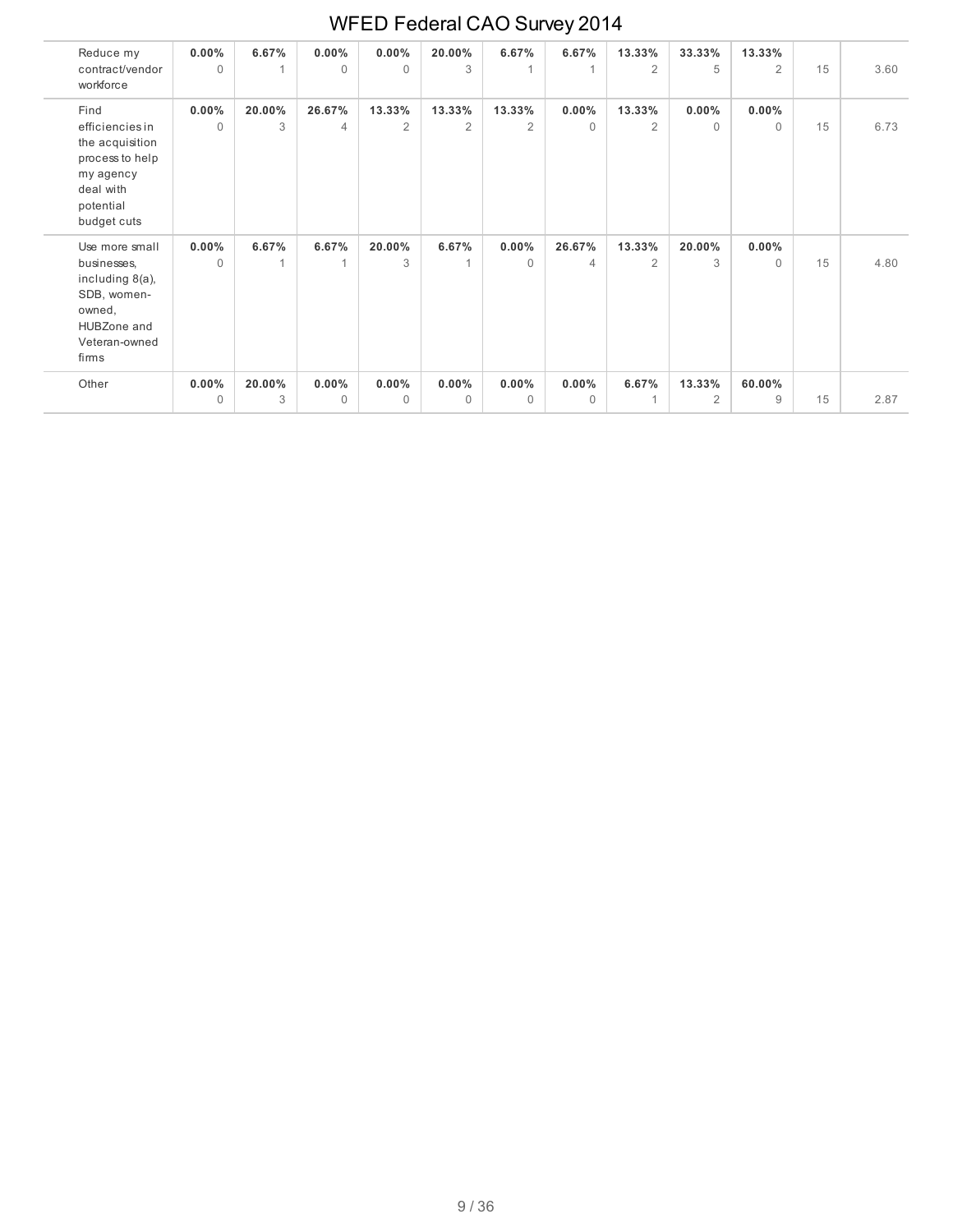# **Q5 If you chose other, please specify:**

**Answered: 4 Skipped: 15**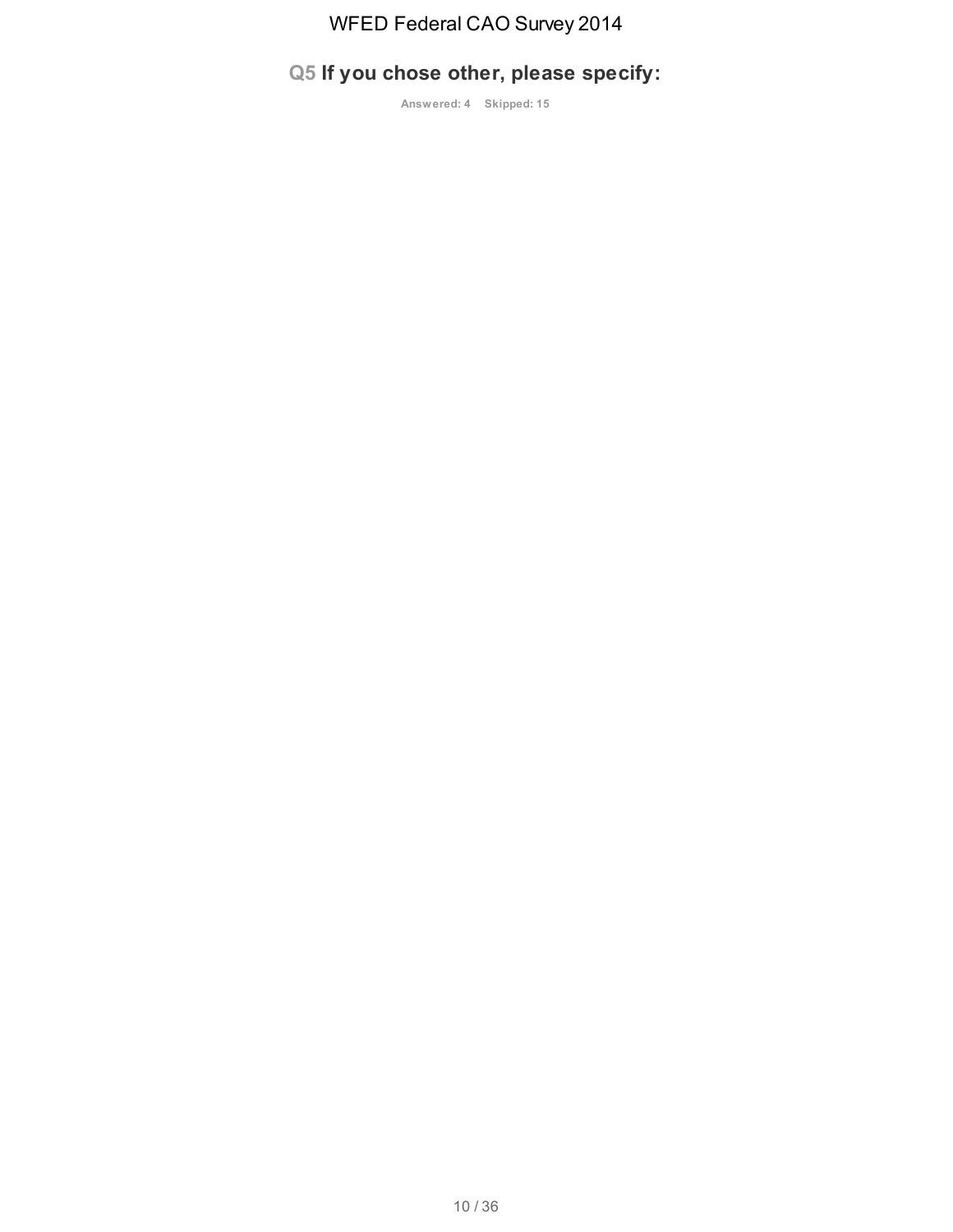# **Q6 What are the biggest challenges you face? (Please rank in order, 1 being the biggest)**

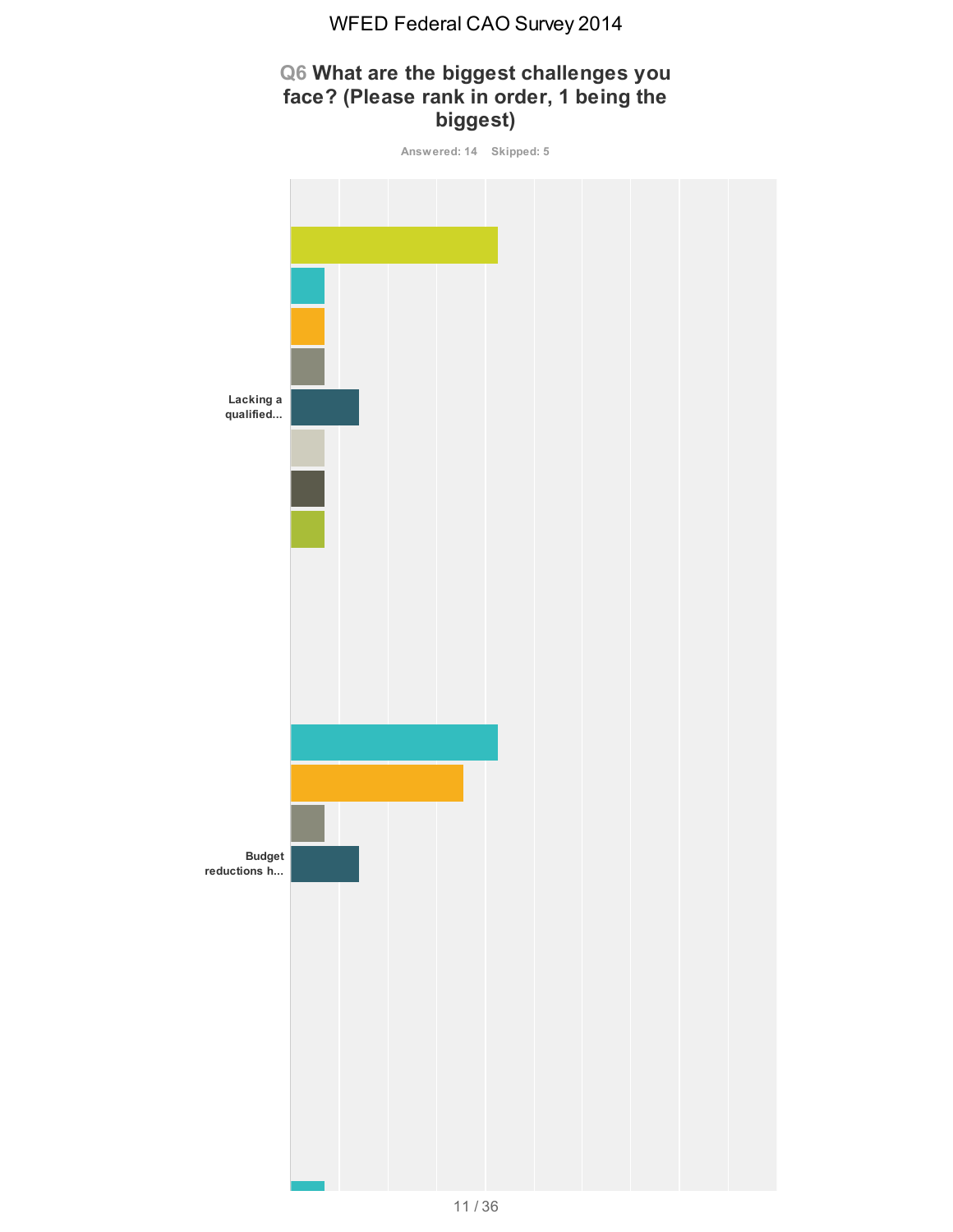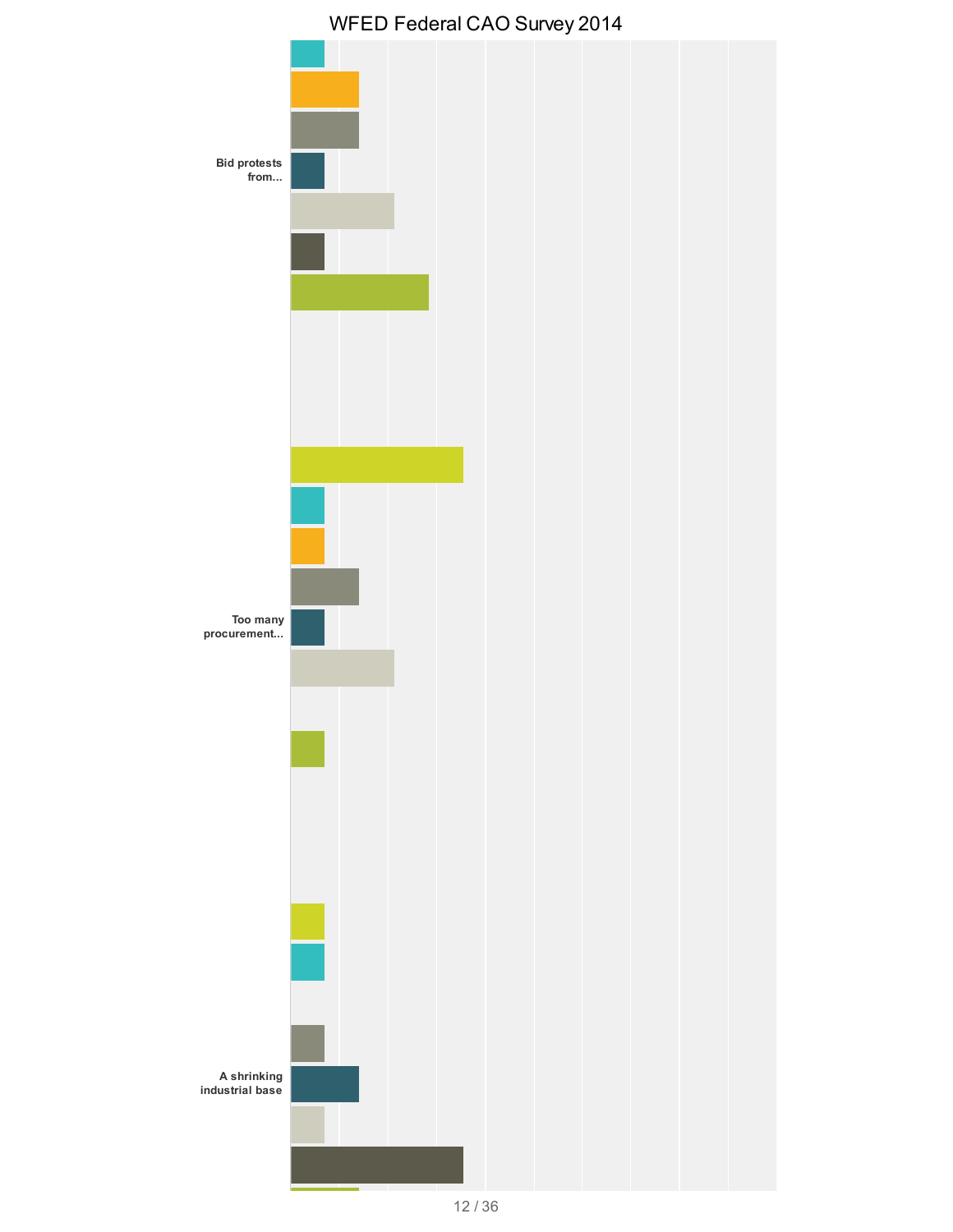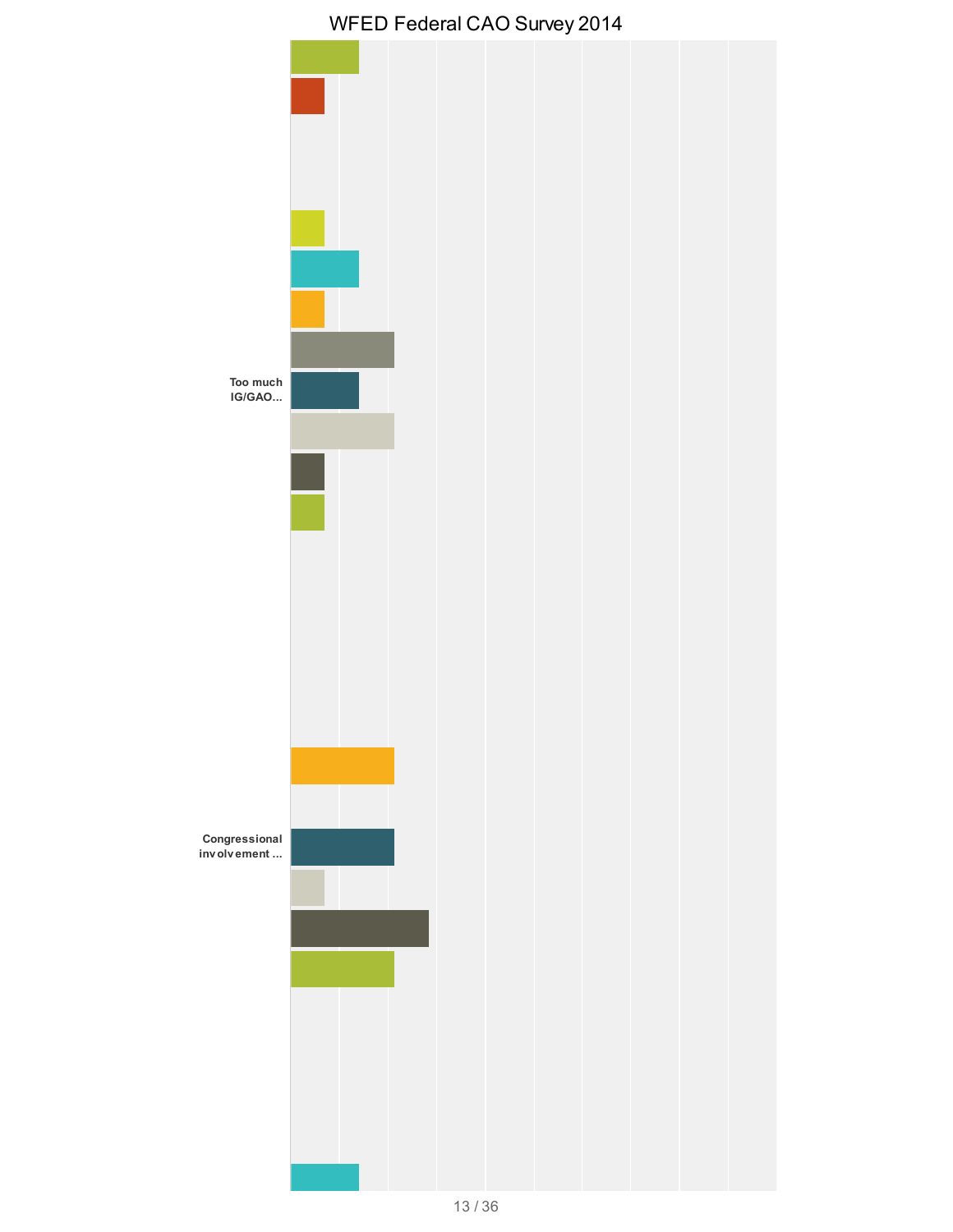



1 2 3 4 5 6 7 8 9

|                                                                              |                      | $\overline{2}$ | 3                        | $\overline{4}$           | 5           | 6                    | $\overline{7}$       | 8             | 9                    | <b>Total</b> | Average<br>Ranking |
|------------------------------------------------------------------------------|----------------------|----------------|--------------------------|--------------------------|-------------|----------------------|----------------------|---------------|----------------------|--------------|--------------------|
| Lacking a qualified<br>workforce                                             | 42.86%<br>6          | 7.14%          | 7.14%                    | 7.14%                    | 14.29%<br>2 | 7.14%                | 7.14%                | 7.14%         | $0.00\%$<br>$\Omega$ | 14           | 6.71               |
| Budget reductions has<br>limited our ability to train<br>acquisition workers | $0.00\%$<br>$\Omega$ | 42.86%<br>6    | 35.71%<br>5              | 7.14%                    | 14.29%<br>2 | $0.00\%$<br>$\Omega$ | $0.00\%$<br>$\Omega$ | $0.00\%$<br>0 | $0.00\%$<br>$\Omega$ | 14           | 7.07               |
| Bid protests from<br>unsuccessful vendors                                    | $0.00\%$<br>$\Omega$ | 7.14%          | 14.29%<br>$\mathfrak{D}$ | 14.29%<br>2              | 7.14%       | 21.43%<br>3          | 7.14%                | 28.57%<br>4   | $0.00\%$<br>$\Omega$ | 14           | 4.43               |
| Too many procurement<br>regulations                                          | 35.71%<br>5          | 7.14%          | 7.14%                    | 14.29%<br>$\overline{2}$ | 7.14%       | 21.43%<br>3          | $0.00\%$<br>$\Omega$ | 7.14%         | $0.00\%$<br>$\Omega$ | 14           | 6.50               |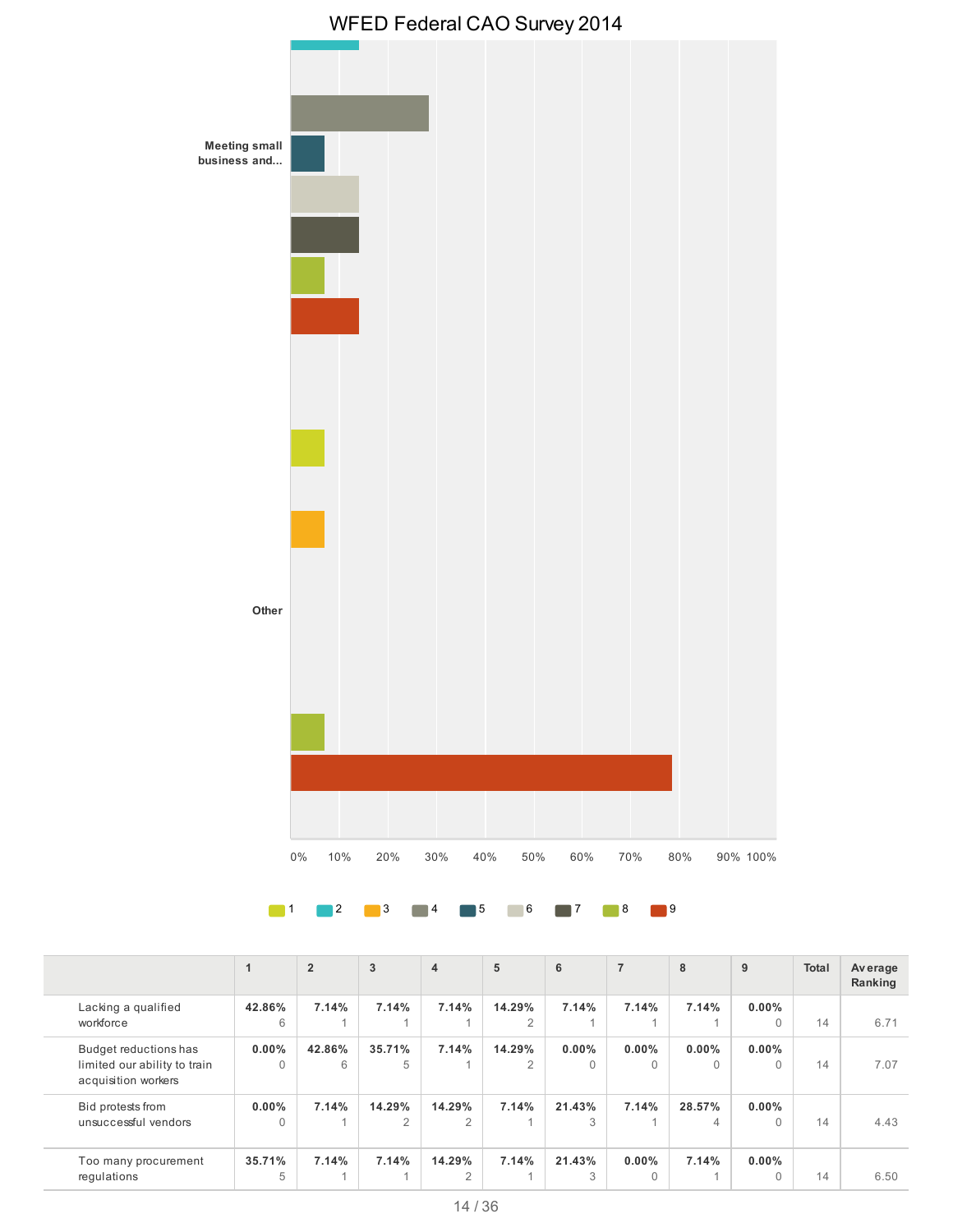| A shrinking industrial base                                          | 7.14%                | 7.14%                | $0.00\%$<br>$\Omega$ | 7.14%                | 14.29%<br>2          | 7.14%                   | 35.71%<br>5 | 14.29%<br>$\overline{2}$ | 7.14%                   | 14 | 4.07 |
|----------------------------------------------------------------------|----------------------|----------------------|----------------------|----------------------|----------------------|-------------------------|-------------|--------------------------|-------------------------|----|------|
| Too much IG/GAO<br>oversight slowing down the<br>procurement process | 7.14%                | 14.29%<br>2          | 7.14%                | 21.43%<br>3          | 14.29%<br>2          | 21.43%<br>3             | 7.14%       | 7.14%                    | $0.00\%$                | 14 | 5.50 |
| Congressional involvement<br>in my acquisitions                      | $0.00\%$<br>$\Omega$ | $0.00\%$<br>$\Omega$ | 21.43%<br>3          | $0.00\%$<br>$\Omega$ | 21.43%<br>3          | 7.14%                   | 28.57%<br>4 | 21.43%<br>3              | $0.00\%$                | 14 | 4.14 |
| Meeting small business<br>and other socioeconomic<br>goals           | $0.00\%$<br>$\Omega$ | 14.29%<br>2          | $0.00\%$<br>$\Omega$ | 28.57%<br>4          | 7.14%                | 14.29%<br>$\mathcal{P}$ | 14.29%<br>2 | 7.14%                    | 14.29%<br>$\mathcal{P}$ | 14 | 4.50 |
| Other                                                                | 7.14%                | $0.00\%$<br>$\Omega$ | 7.14%                | $0.00\%$<br>$\Omega$ | $0.00\%$<br>$\Omega$ | $0.00\%$<br>$\cap$      | $0.00\%$    | 7.14%                    | 78.57%<br>11            | 14 | 2.07 |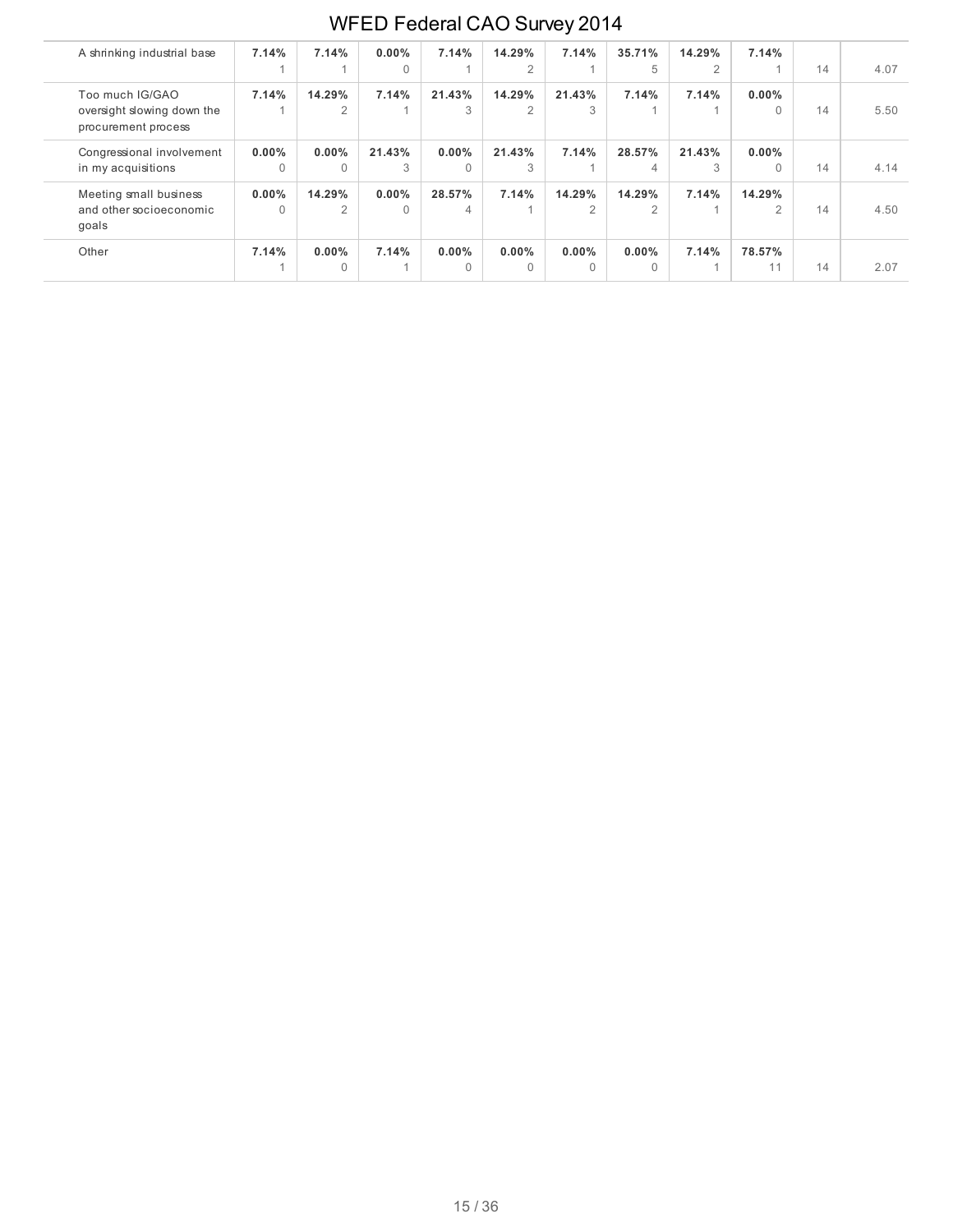# **Q7 If you chose other, please specify:**

**Answered: 2 Skipped: 17**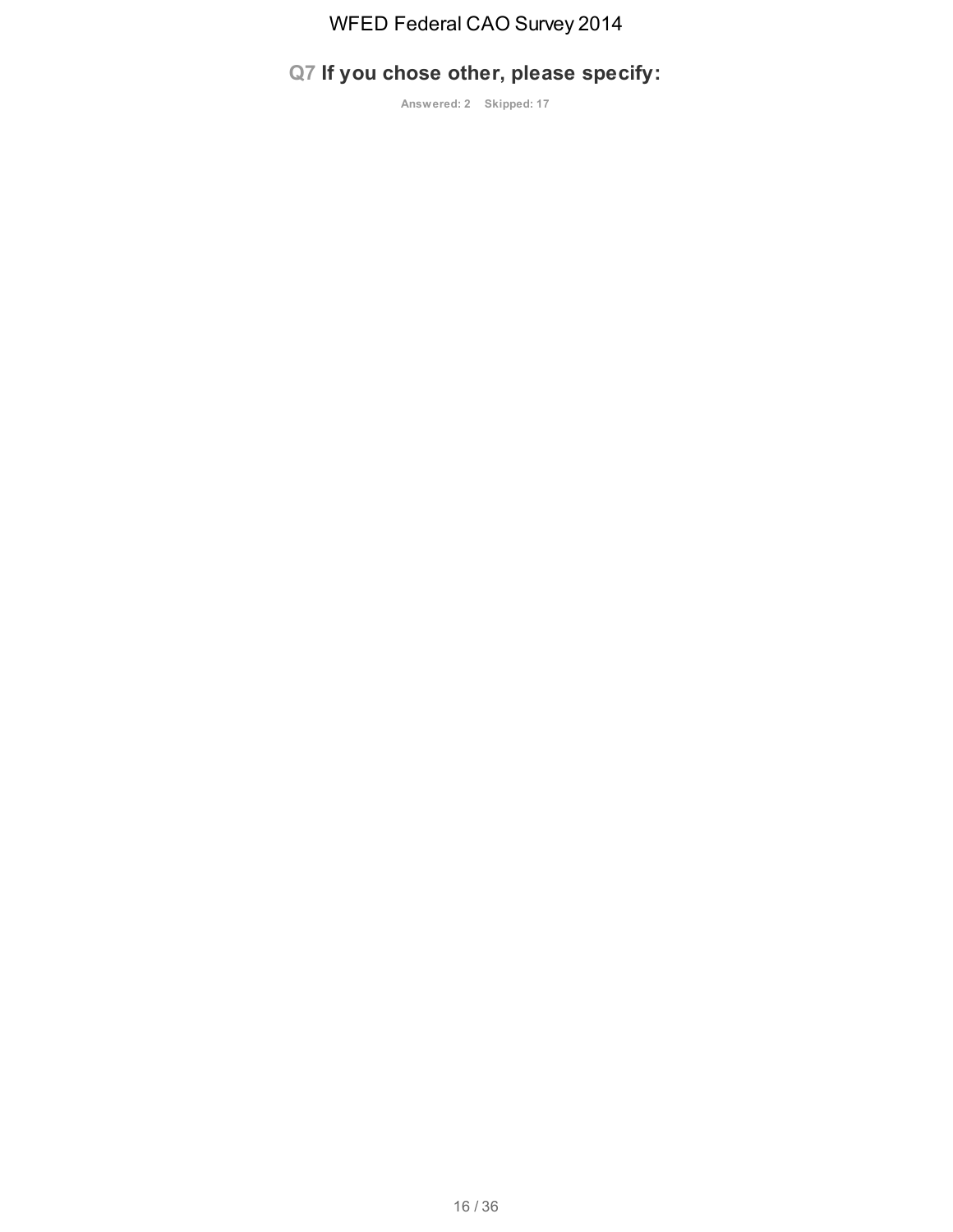

| <b>Answer Choices</b>                                                 | <b>Responses</b> |                |  |
|-----------------------------------------------------------------------|------------------|----------------|--|
| It makes sense for all commodities                                    | 14.29%           | 2              |  |
| There is a time and place for this approach to buying                 | 35.71%           | 5              |  |
| The challenges outweigh the benefits                                  | 14.29%           | $\overline{2}$ |  |
| The government shouldn't do strategic sourcing at an enterprise level | 14.29%           | $\overline{2}$ |  |
| It saves money                                                        | 14.29%           | 2              |  |
| It doesn't save money                                                 | 7.14%            |                |  |
| Not sure                                                              | $0.00\%$         | $\Omega$       |  |
| <b>Total</b>                                                          |                  | 14             |  |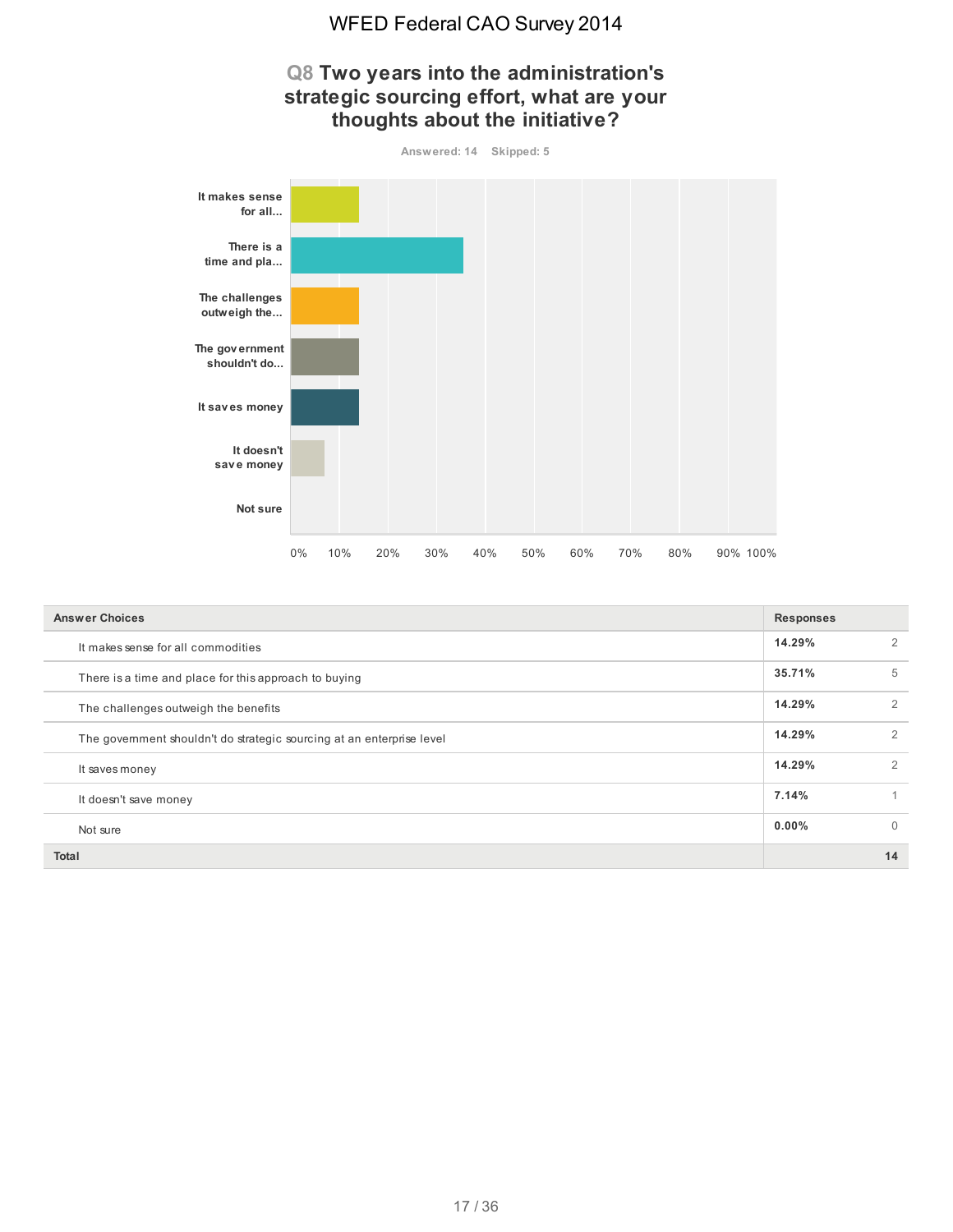# **Q9 What do you think the impact of strategic sourcing is having on small businesses? Answered: 14 Skipped: 5 It's hurting their abilit... It's good for small... There are winners and...**

|                                                   | 0% | 10% | 20% | 30% | 40% | 50% | 60% | 70% | 80% | 90% 100%         |                |
|---------------------------------------------------|----|-----|-----|-----|-----|-----|-----|-----|-----|------------------|----------------|
| <b>Answer Choices</b>                             |    |     |     |     |     |     |     |     |     | <b>Responses</b> |                |
| It's hurting their ability to compete             |    |     |     |     |     |     |     |     |     | 21.43%           | 3              |
| It's good for small businesses                    |    |     |     |     |     |     |     |     |     | 14.29%           | $\overline{2}$ |
| There are winners and losers in every competition |    |     |     |     |     |     |     |     |     | 57.14%           | 8              |
| Not sure                                          |    |     |     |     |     |     |     |     |     | 7.14%            |                |
|                                                   |    |     |     |     |     |     |     |     |     |                  |                |

**Not sure**

**Total 14**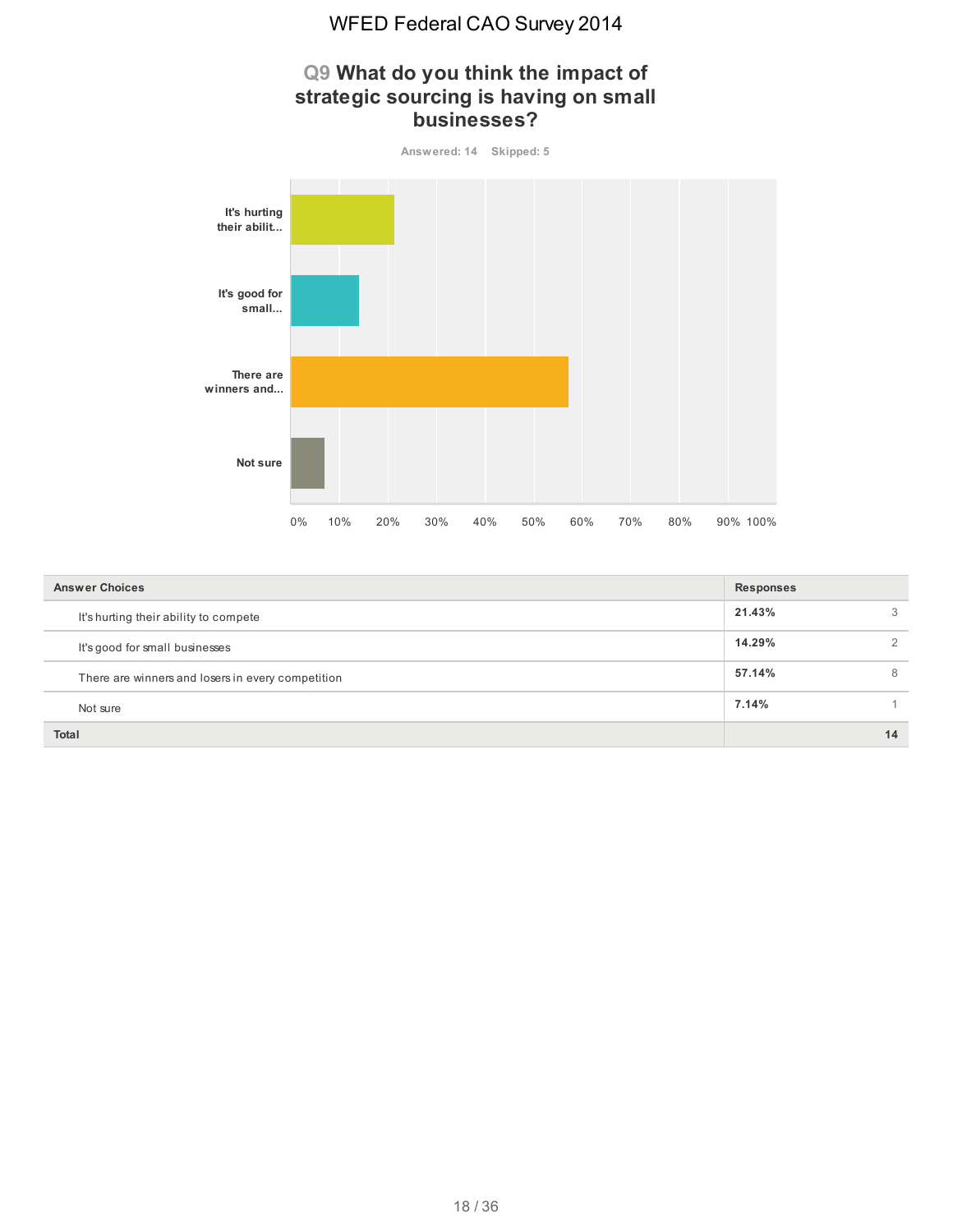

| <b>Answer Choices</b>         | <b>Responses</b>     |  |  |  |
|-------------------------------|----------------------|--|--|--|
| As often as possible          | 42.86%<br>6          |  |  |  |
| Sometimes when it makes sense | 42.86%<br>6          |  |  |  |
| Rarely                        | 14.29%               |  |  |  |
| Never                         | $0.00\%$<br>$\Omega$ |  |  |  |
| Total                         | 14                   |  |  |  |

#### 19 / 36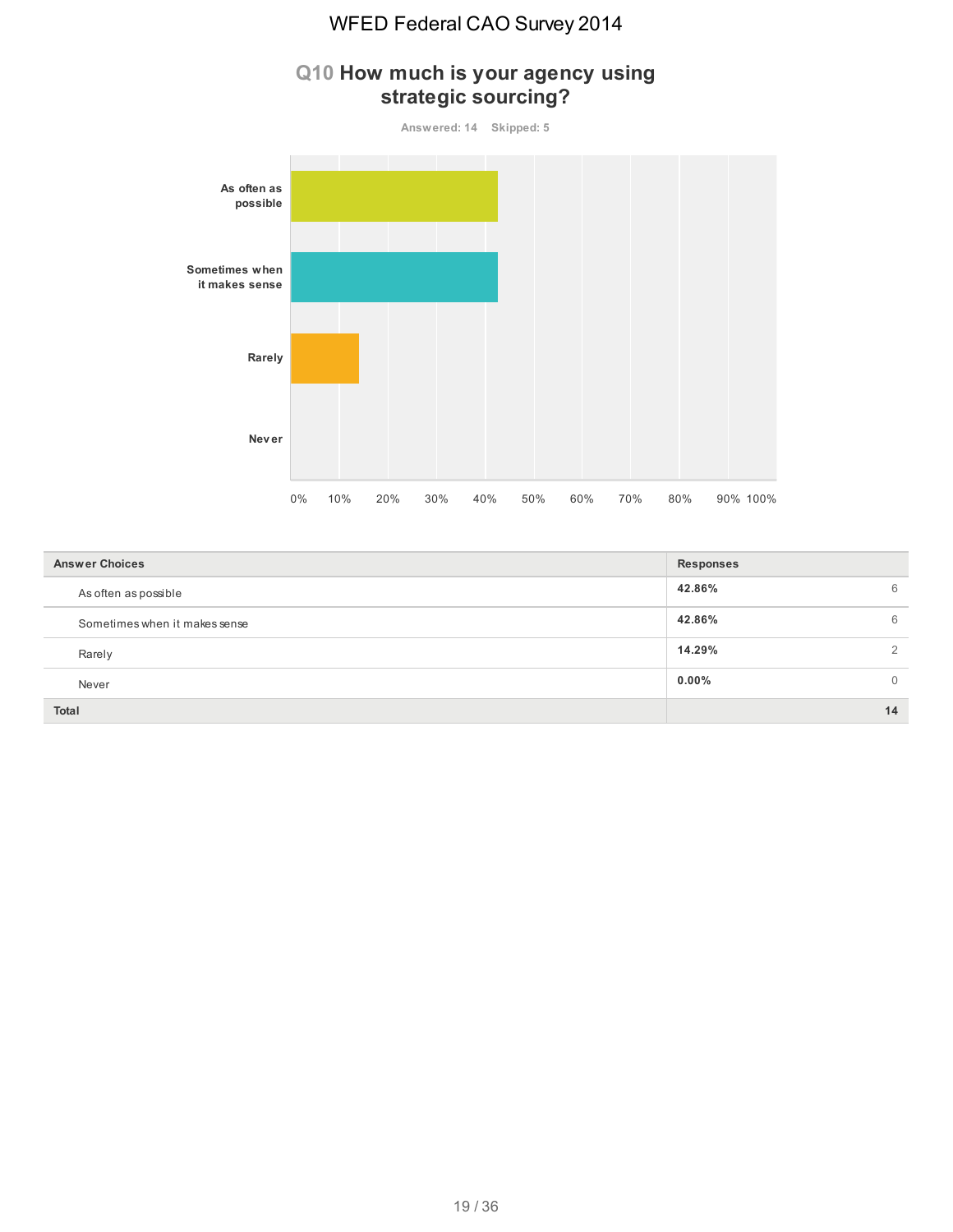#### **Q11 In the areas you are using strategic sourcing, what are the benefits?**





| <b>Answer Choices</b>                           | <b>Responses</b>     |
|-------------------------------------------------|----------------------|
| Cost savings                                    | 66.67%<br>10         |
| Quicker procurement process                     | 6.67%                |
| Better terms and conditions                     | $0.00\%$<br>$\Omega$ |
| No benefits, but we have to use these contracts | 13.33%<br>2          |
| Not sure                                        | 13.33%<br>2          |
| <b>Total</b>                                    | 15                   |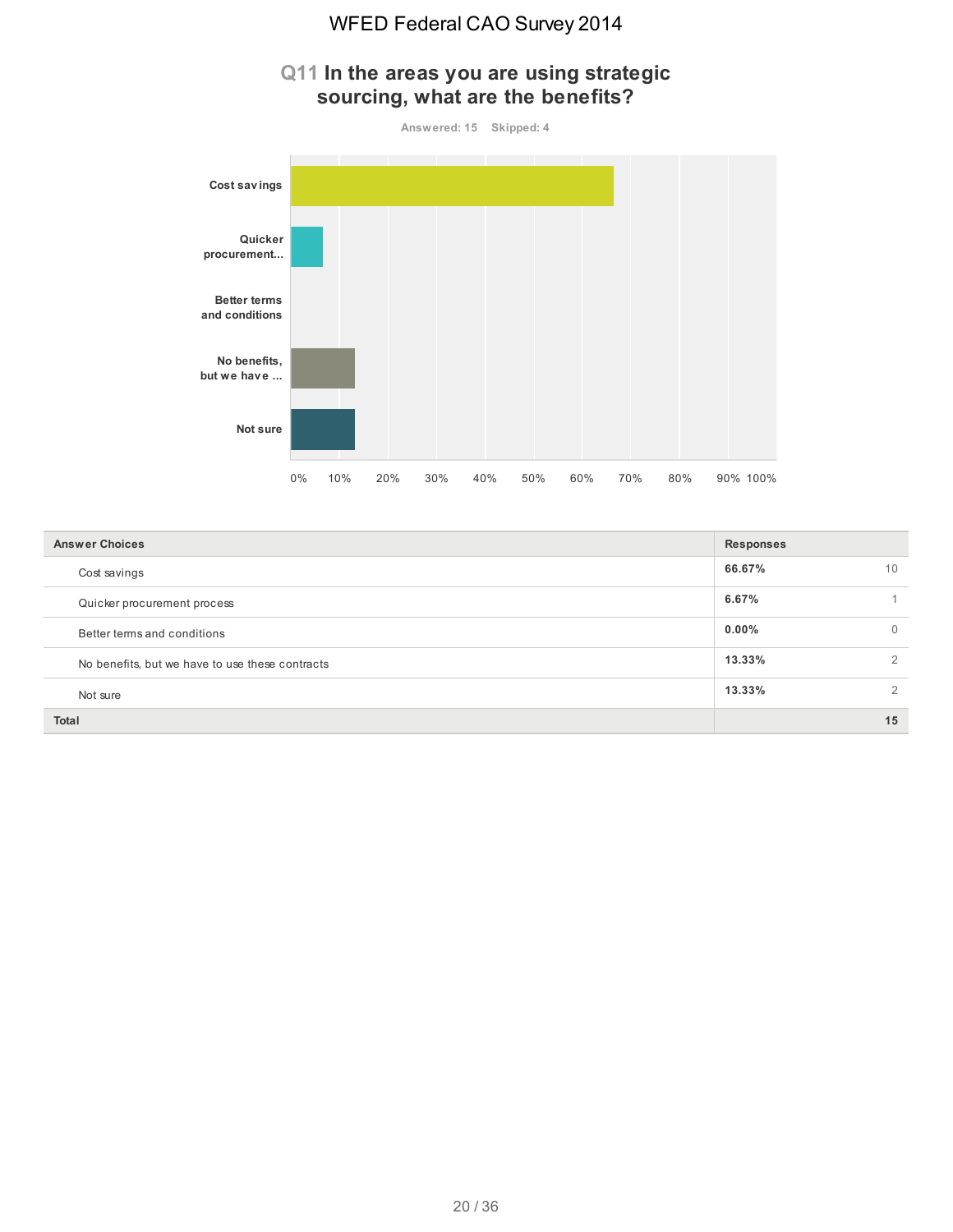#### **Q12 The Obama administration's acquisition priorities around strategic sourcing are smart and make sense.**



| <b>Answer Choices</b> | <b>Responses</b> |
|-----------------------|------------------|
| Agree                 | 64.29%<br>9      |
| Disagree              | 35.71%<br>5      |
| Total                 | 14               |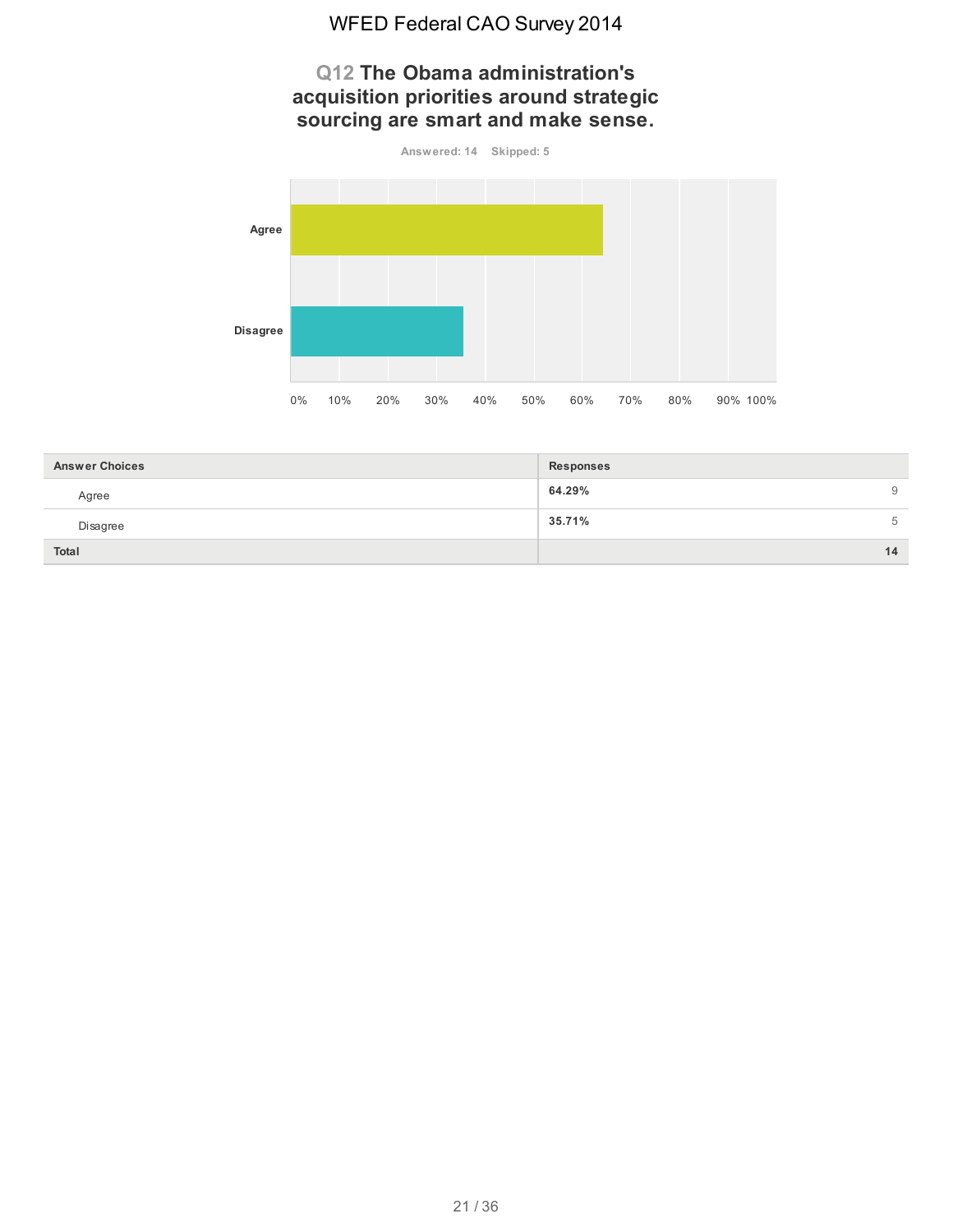#### **Q13 What is your agency's recent experience with training of acquisition employees?**



| <b>Answer Choices</b>    | <b>Responses</b> |
|--------------------------|------------------|
| We've increased training | 60.00%<br>9      |
| We've cut training       | 20.00%<br>3      |
| No change                | 20.00%<br>3      |
| <b>Total</b>             | 15               |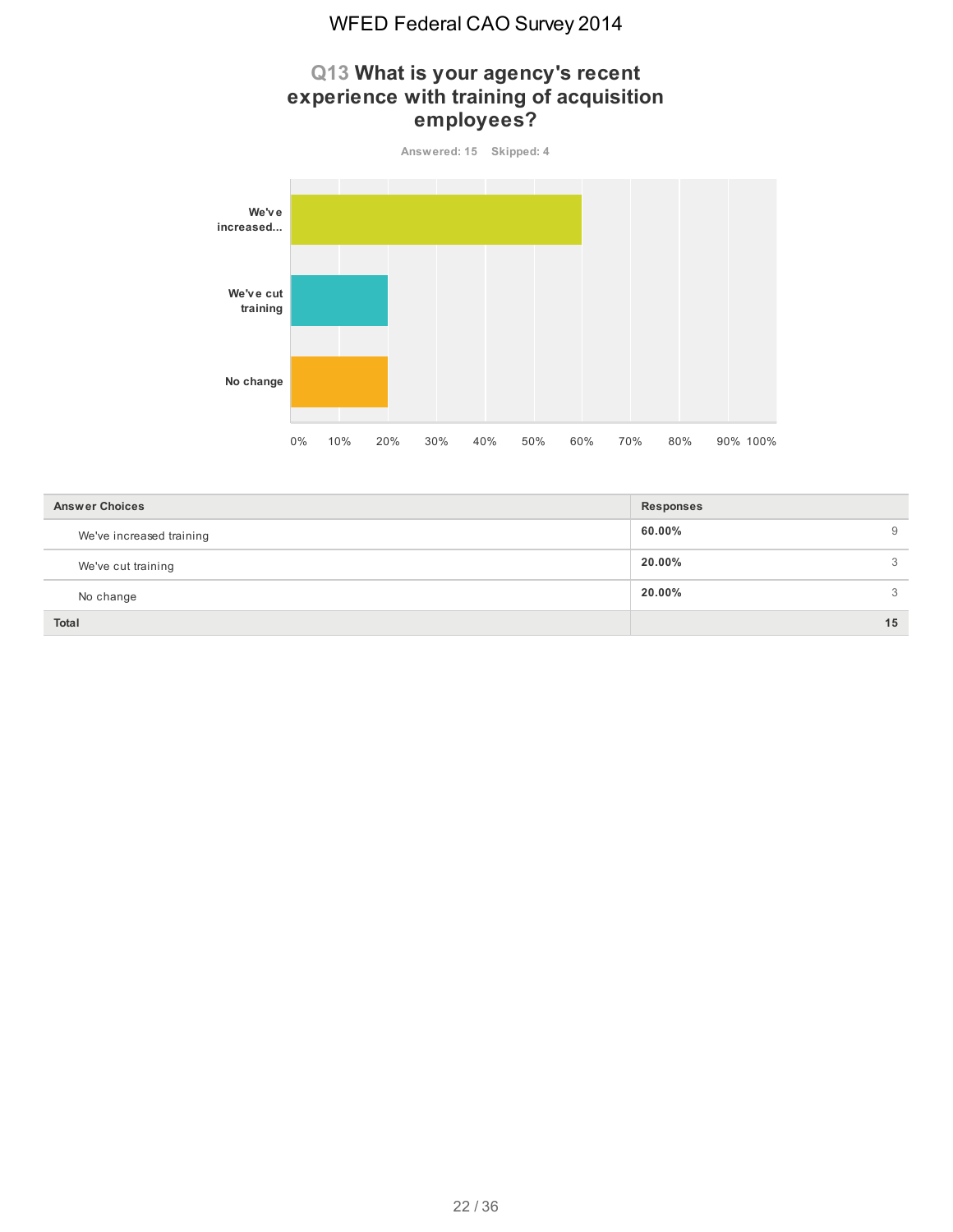# **Q14 My agency is hiring acquisition workers (1102s, project mangers, etc.)...**



| <b>Answer Choices</b>                      | <b>Responses</b> |    |
|--------------------------------------------|------------------|----|
| More than the previous 5 years             | $0.00\%$         | 0  |
| About the same number year in and year out | 53.33%           | 8  |
| Fewer than in the previous two years       | 33.33%           | 5  |
| Not sure                                   | 13.33%           | 2  |
| <b>Total</b>                               |                  | 15 |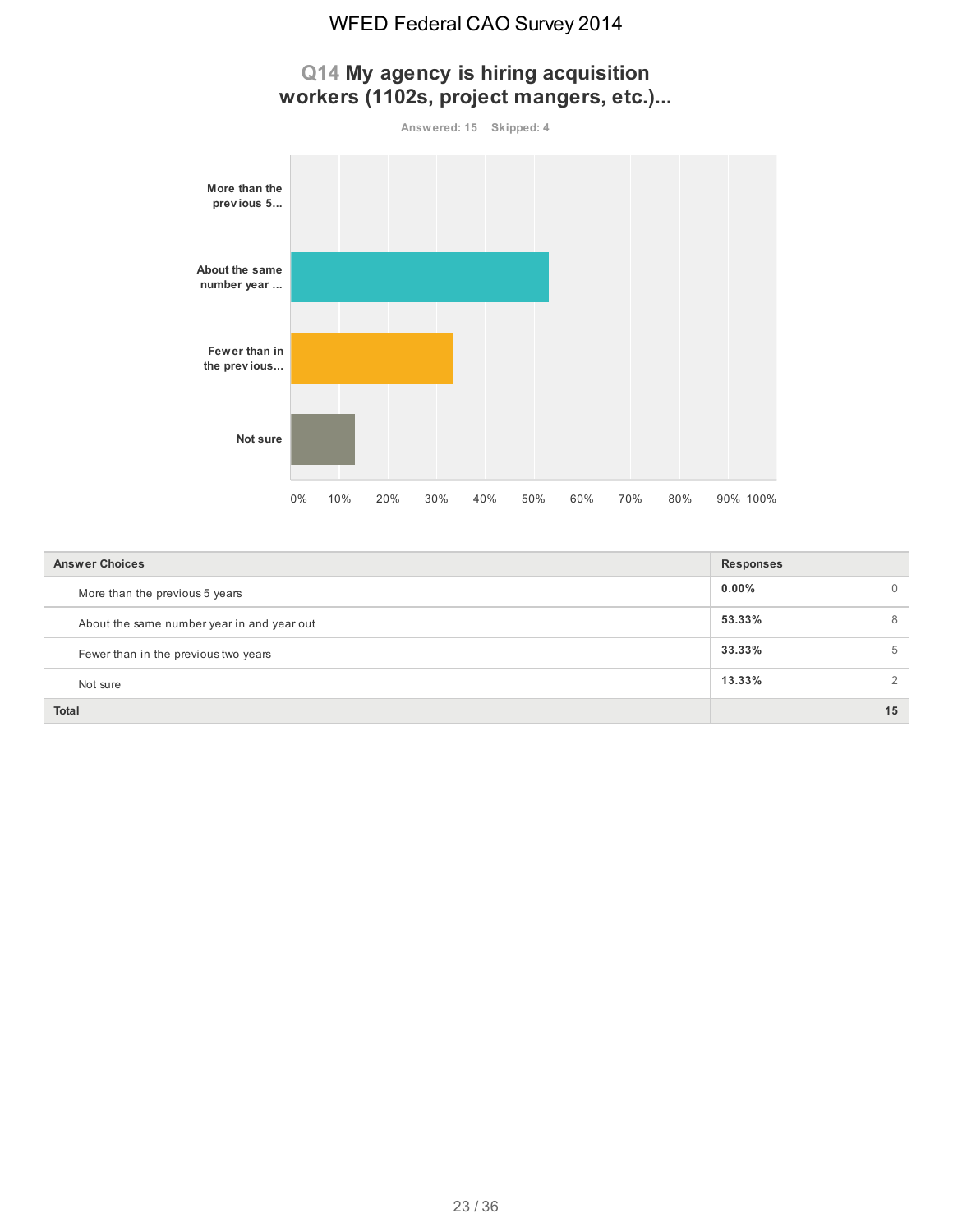

| <b>Answer Choices</b> | Responses |                |
|-----------------------|-----------|----------------|
| Most of the time      | 20.00%    | 3              |
| Some of the time      | 66.67%    | 10             |
| Rarely                | 13.33%    | $\overline{2}$ |
| Never                 | 0.00%     | 0              |
| <b>Total</b>          |           | 15             |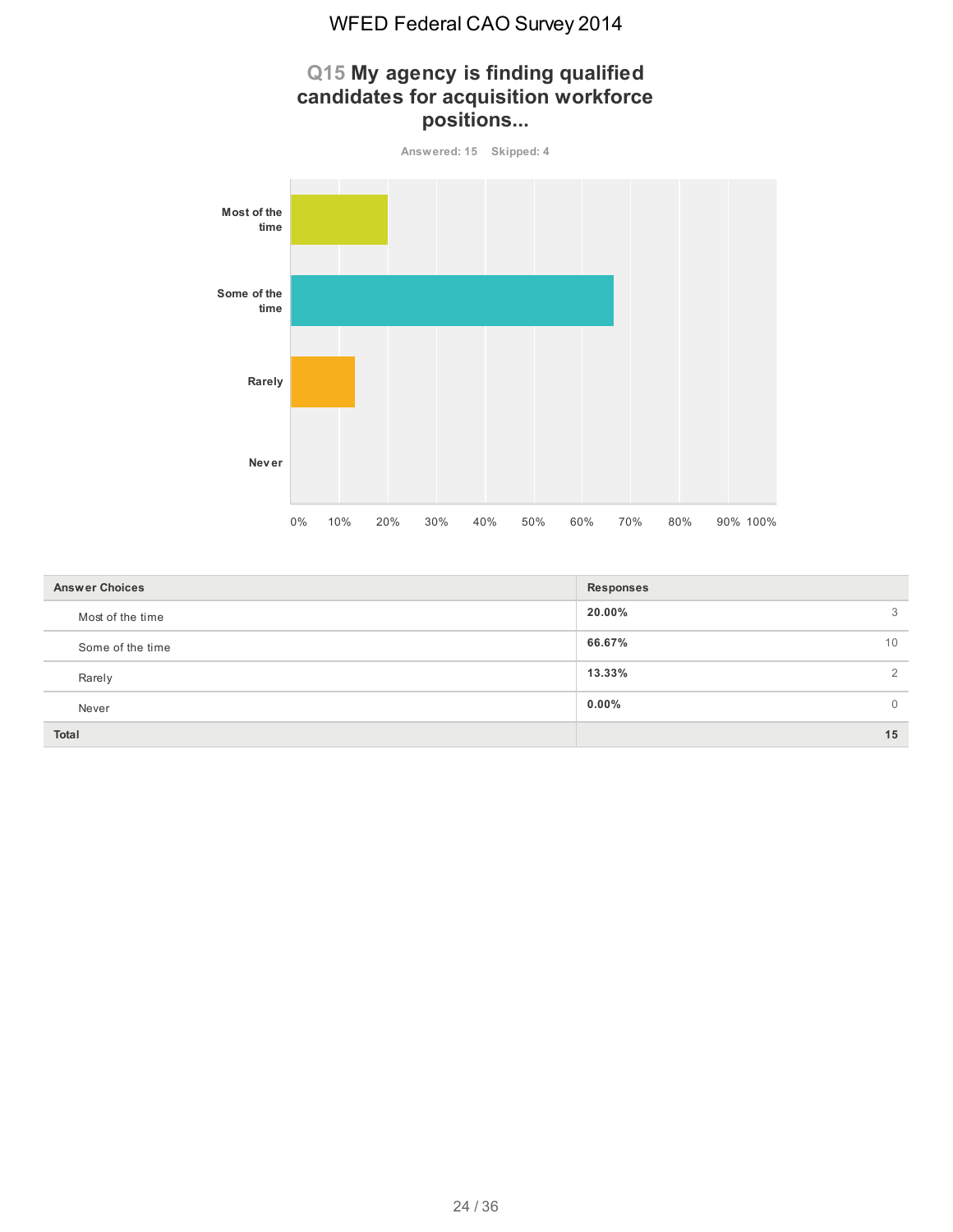

# **Q16 What do you think of shared services on a governmentwide level?**

| <b>Answer Choices</b>                                                                                | <b>Responses</b> |               |
|------------------------------------------------------------------------------------------------------|------------------|---------------|
| It's a good idea whose time has come                                                                 | $13.33\%$        |               |
| It makes sense, but the culture barriers are high                                                    | 33.33%           | $\mathcal{L}$ |
| It only makes sense for select government functions, such as financial management or human resources | 33.33%           | b.            |
| It doesn't make sense on a governmentwide level                                                      | 20.00%           | 3             |
| <b>Total</b>                                                                                         |                  | 15            |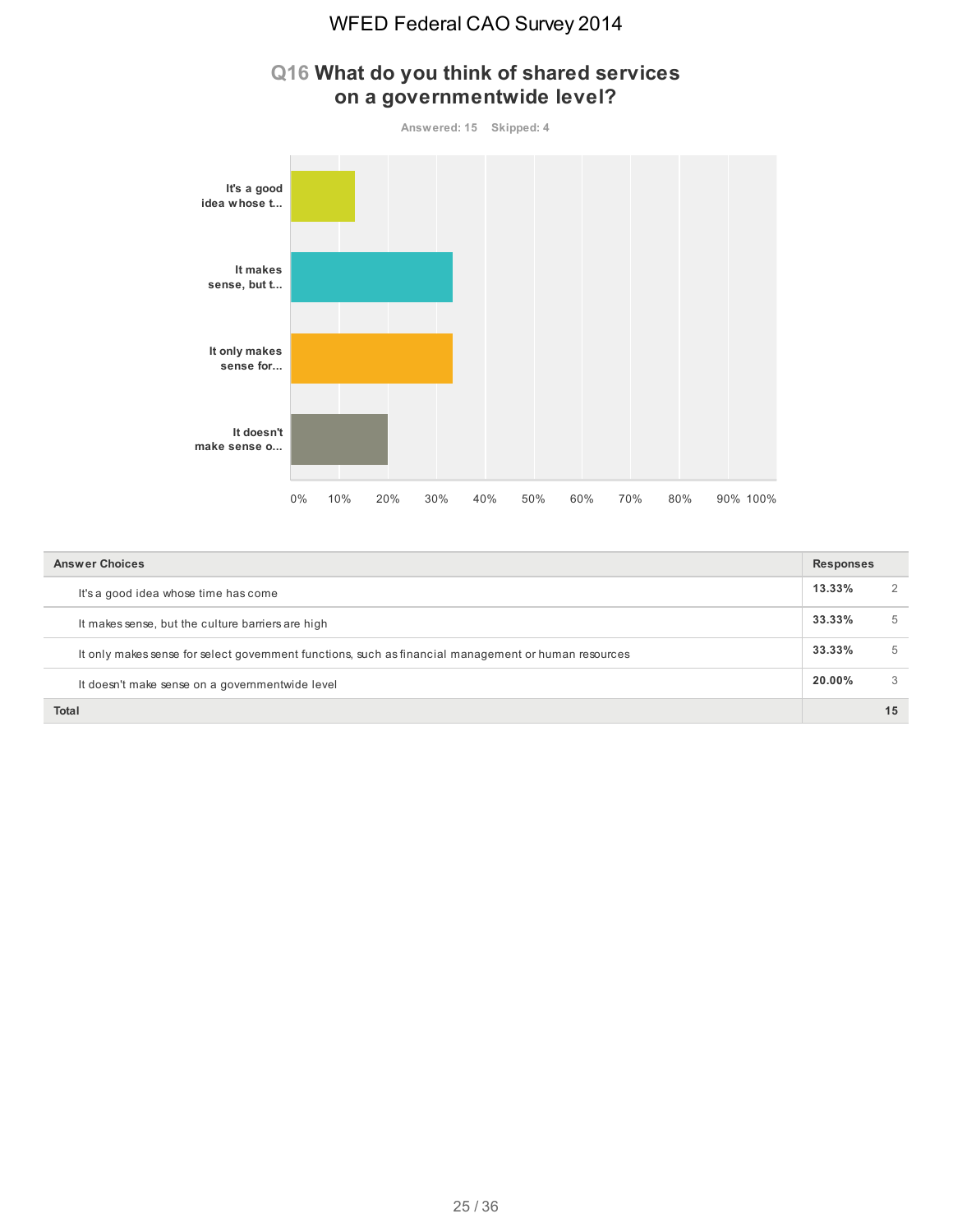# **Q17 Shared services works best at an agencywide level.**





| <b>Answer Choices</b> | <b>Responses</b>        |
|-----------------------|-------------------------|
| Agree                 | 50.00%<br>$\rightarrow$ |
| Disagree              | 50.00%<br>-             |
| Total                 | 14                      |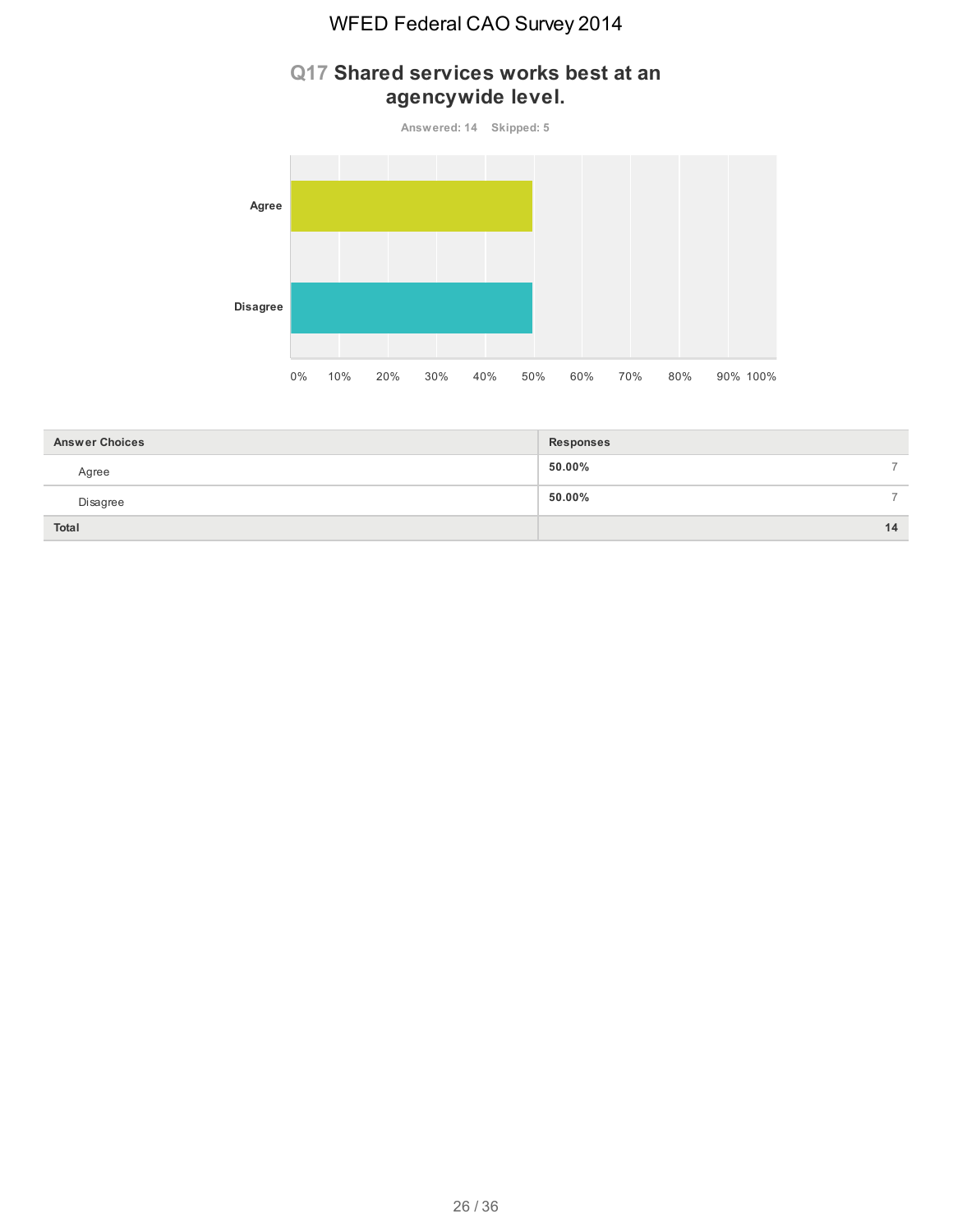# **Q18 OMB is rushing into shared services without a specific enough plan.**



| <b>Answer Choices</b> | Responses                  |
|-----------------------|----------------------------|
| Agree                 | 66.67%<br>10               |
| Disagree              | $0.00\%$<br>$\overline{0}$ |
| Not sure              | 33.33%<br>5                |
| Total                 | 15                         |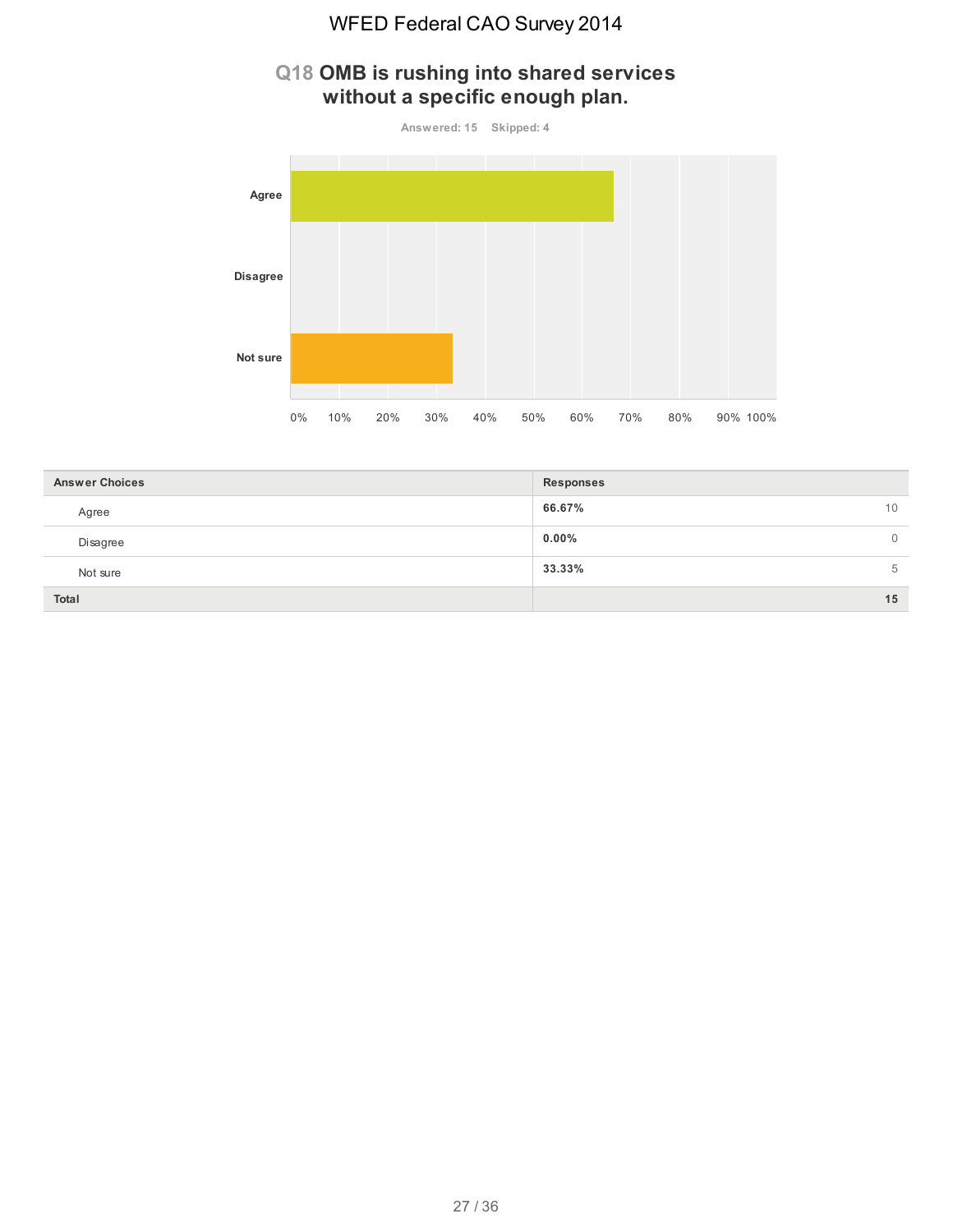#### **Q19 The Obama administration hasn't paid enough attention to the acquisition workforce.**



| <b>Answer Choices</b> | <b>Responses</b> |
|-----------------------|------------------|
| Agree                 | 64.29%<br>9      |
| Disagree              | 35.71%<br>5      |
| Total                 | 14               |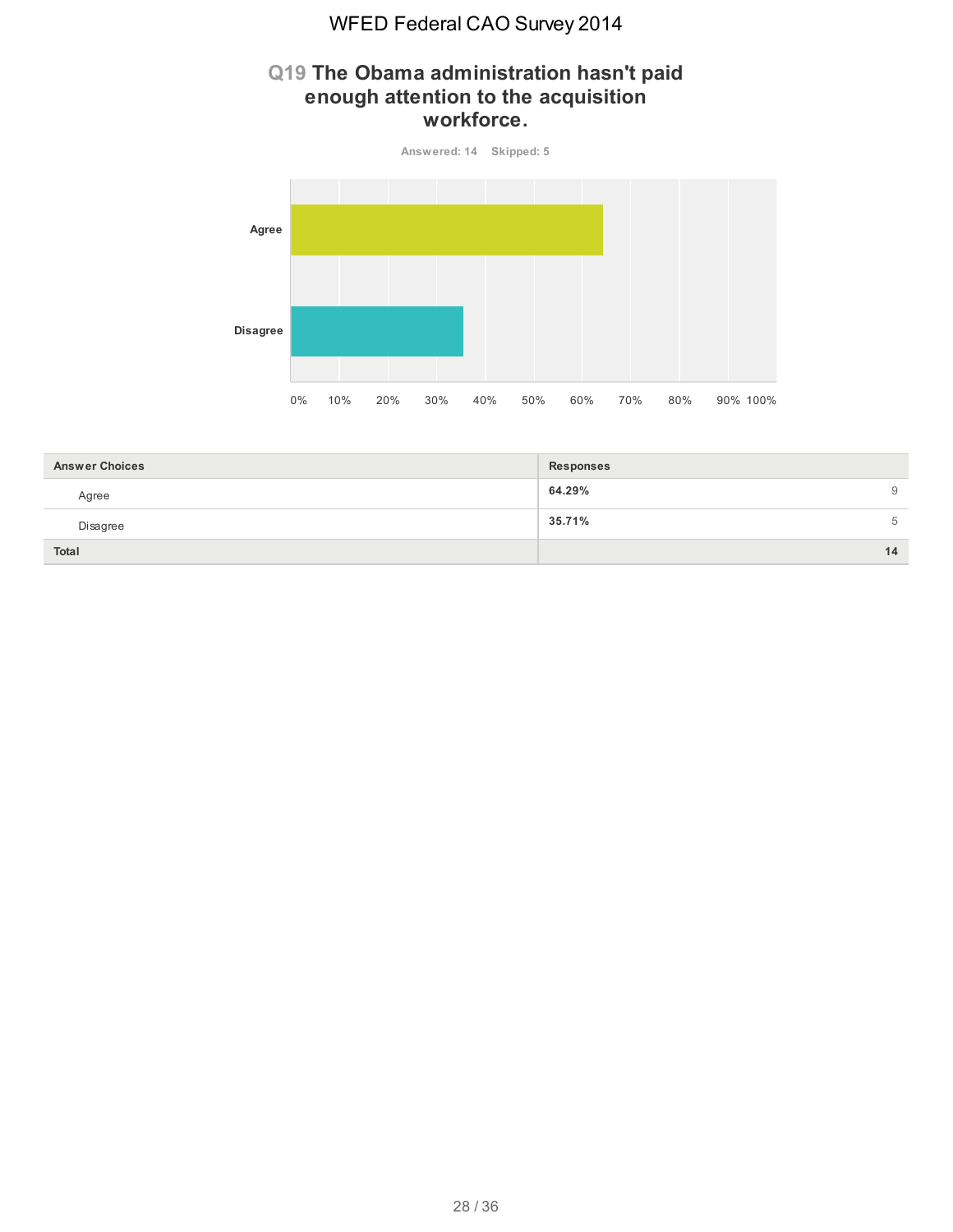

# **Q20 The Obama administration's priority to reduce spending on contracts is having...**

| <b>Answer Choices</b>        | <b>Responses</b> |
|------------------------------|------------------|
| A big impact on my agency    | 20.00%           |
| A medium impact on my agency | 20.00%<br>ð.     |
| A small impact on my agency  | 26.67%           |
| No impact on my agency       | 26.67%<br>4      |
| Not sure                     | 6.67%            |
| <b>Total</b>                 | 15               |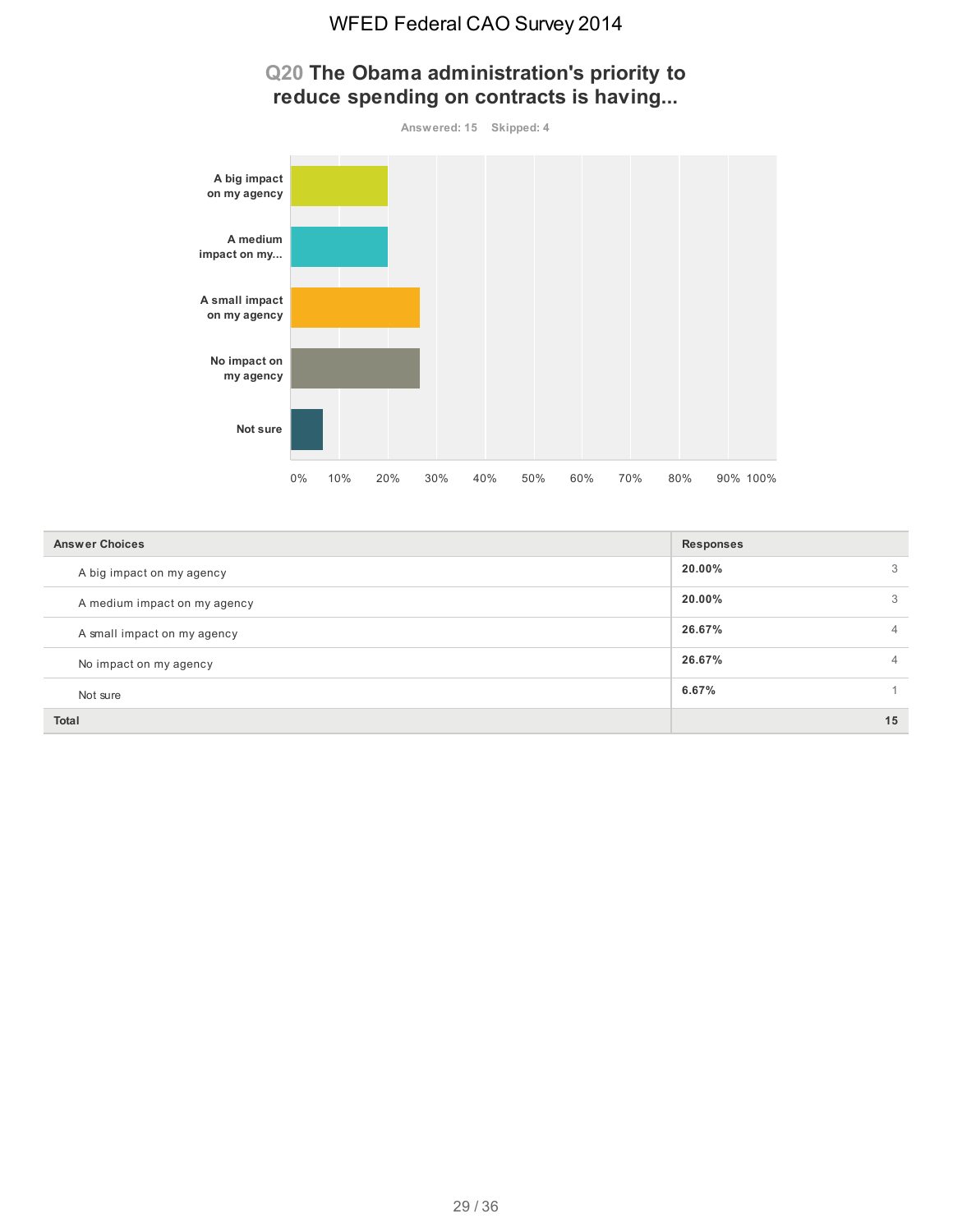# **Q21 OFPP has lost some of its authority and power over the last five years.**



| <b>Answer Choices</b> | <b>Responses</b> |
|-----------------------|------------------|
| Agree                 | 42.86%<br>6      |
| Disagree              | 35.71%<br>5      |
| Not sure              | 21.43%<br>3      |
| Total                 | 14               |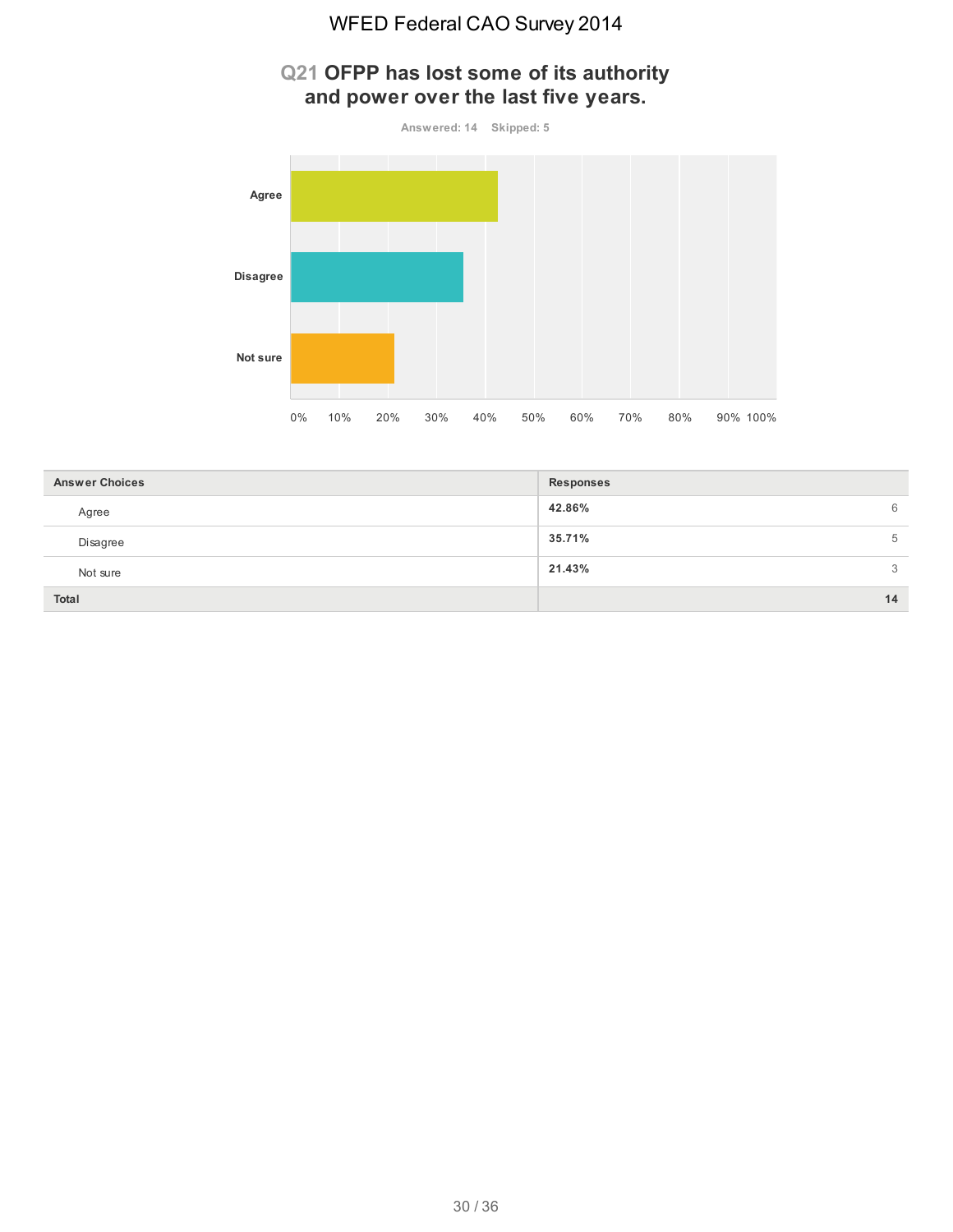#### **Q22 Do you expect more contract protests from vendors in the coming year?**





| <b>Answer Choices</b> | <b>Responses</b> |
|-----------------------|------------------|
| Yes                   | 71.43%<br>10     |
| No                    | 21.43%<br>3      |
| Not sure              | 7.14%            |
| Total                 | 14               |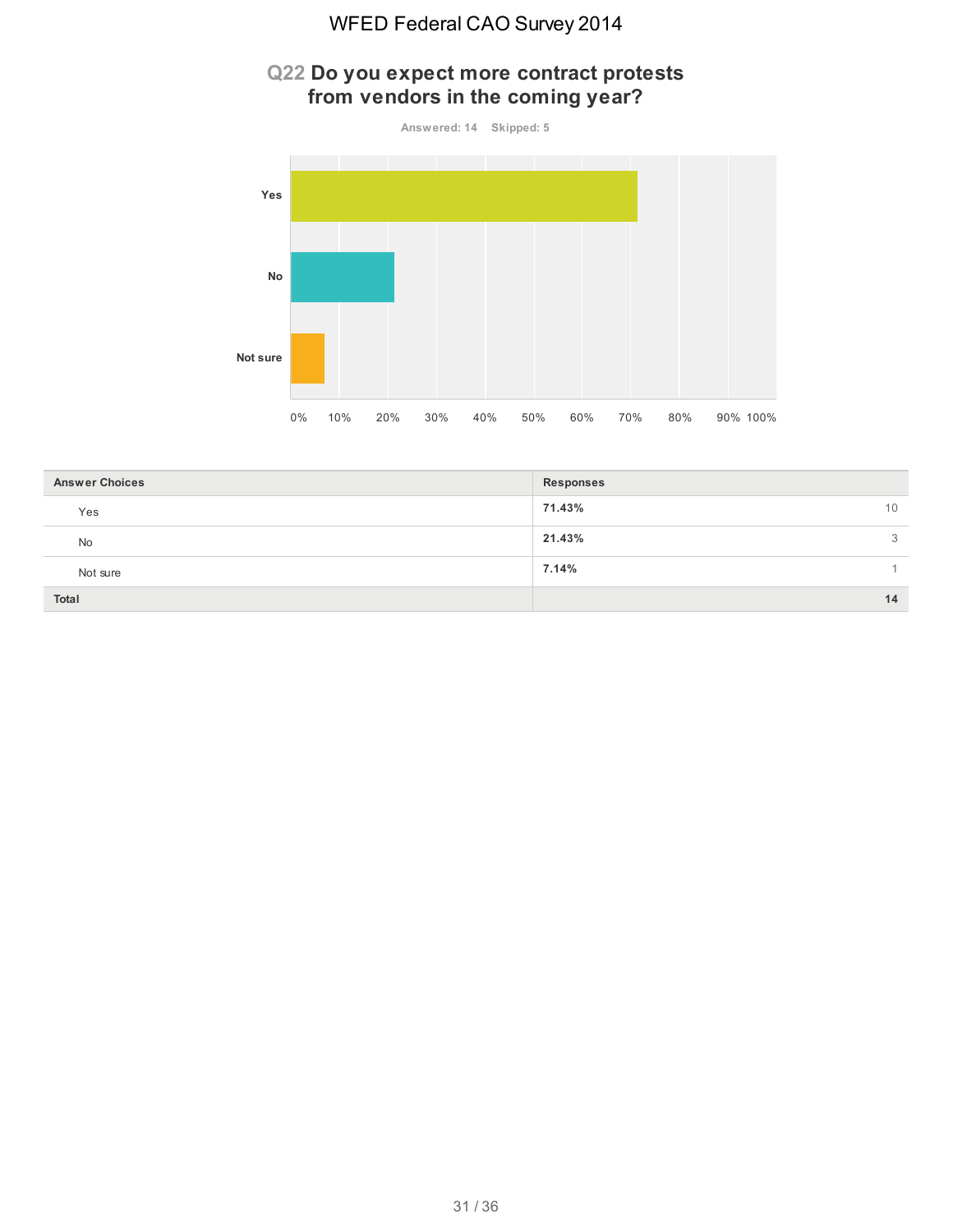#### **Q23 My agency is making greater use of suspension and debarment processes.**



| <b>Answer Choices</b> | <b>Responses</b>        |
|-----------------------|-------------------------|
| Yes                   | 42.86%<br>6             |
| No                    | 50.00%<br>$\rightarrow$ |
| Not sure              | 7.14%                   |
| Total                 | 14                      |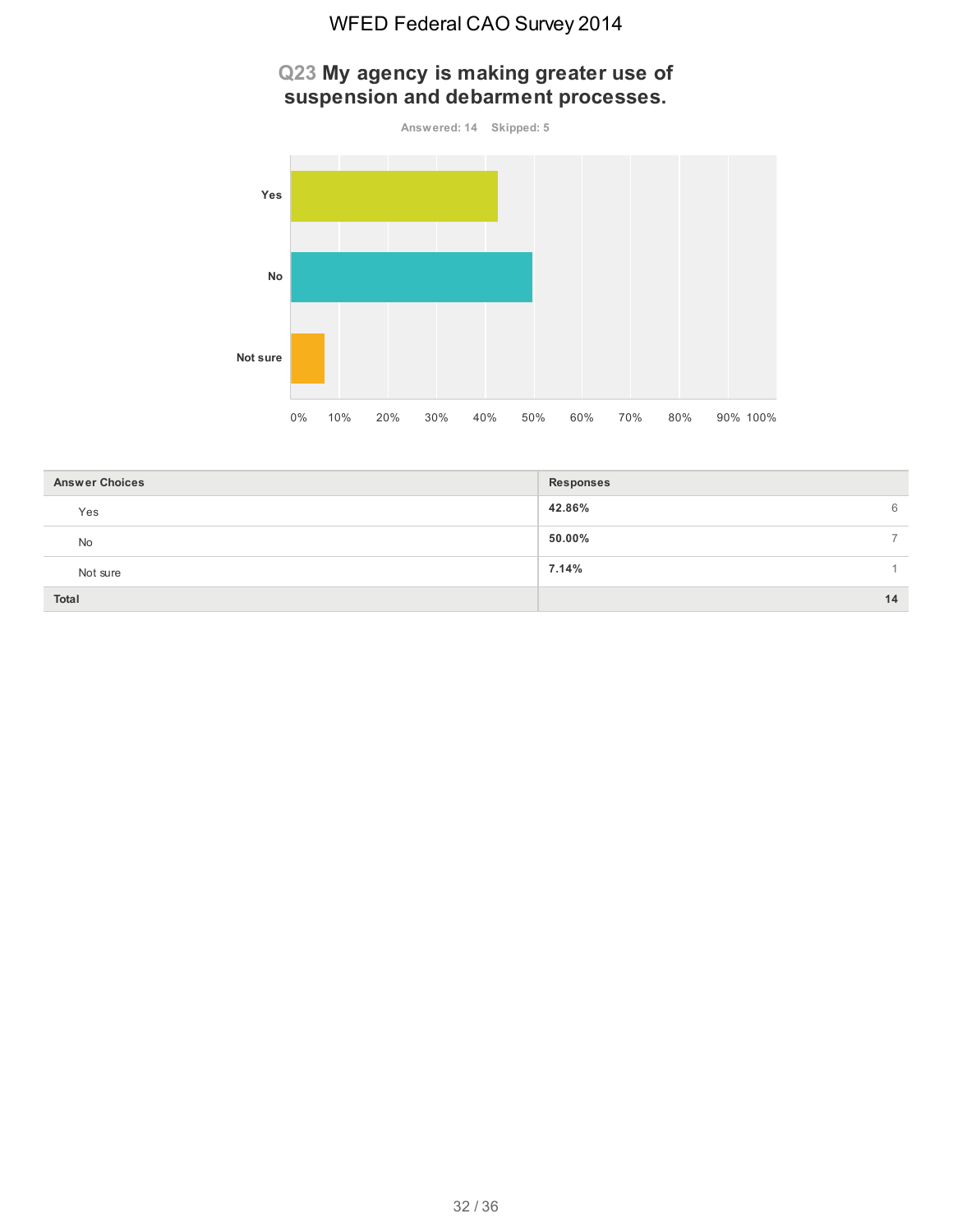# **Q24 Are you familiar with the prices paid portal OFPP is developing?**

**Answered: 14 Skipped: 5**



| <b>Answer Choices</b> | Responses    |
|-----------------------|--------------|
| Yes                   | 92.86%<br>13 |
| No                    | 7.14%        |
| Total                 | 14           |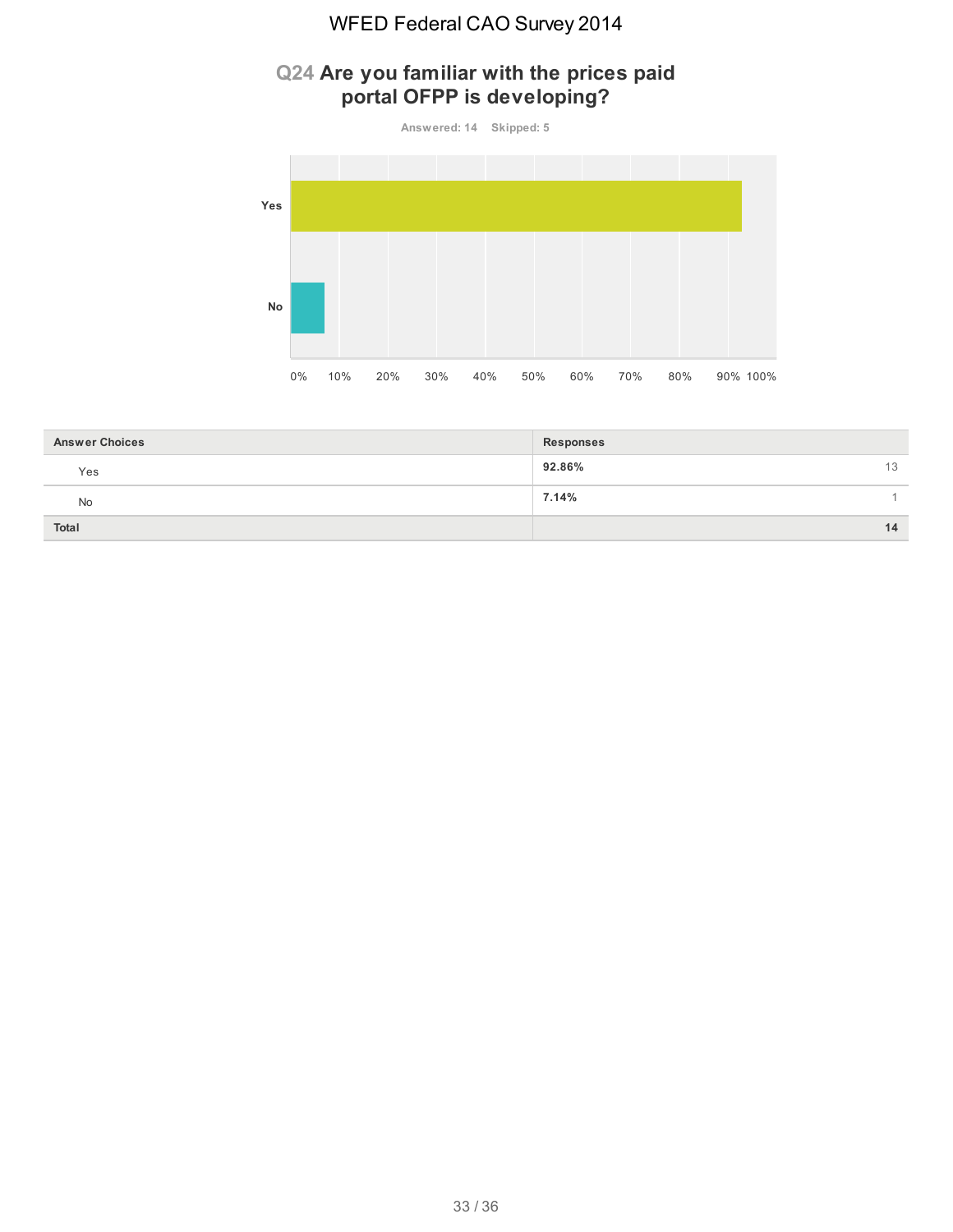# **Q25 If yes, do you think it will help your agency make better decisions?**



| <b>Answer Choices</b> | <b>Responses</b>         |
|-----------------------|--------------------------|
| Yes                   | 35.71%<br>5              |
| Maybe                 | 35.71%<br>5              |
| No                    | 14.29%<br>$\overline{2}$ |
| Not sure              | 14.29%<br>$\overline{2}$ |
| Total                 | 14                       |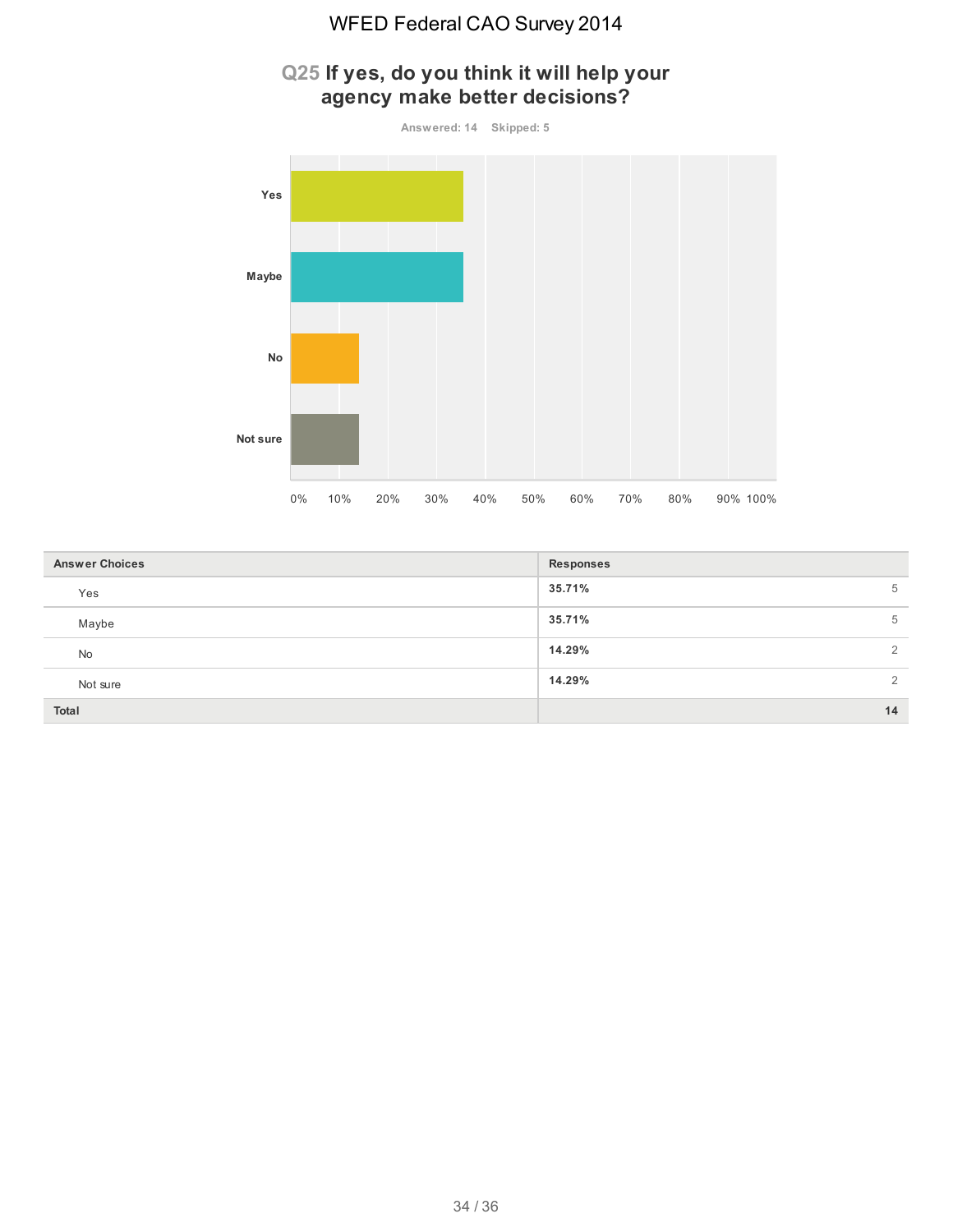#### **Q26 What other tools could your agency use from OFPP/GSA to make better procurement decisions?**

**Answered: 8 Skipped: 11**